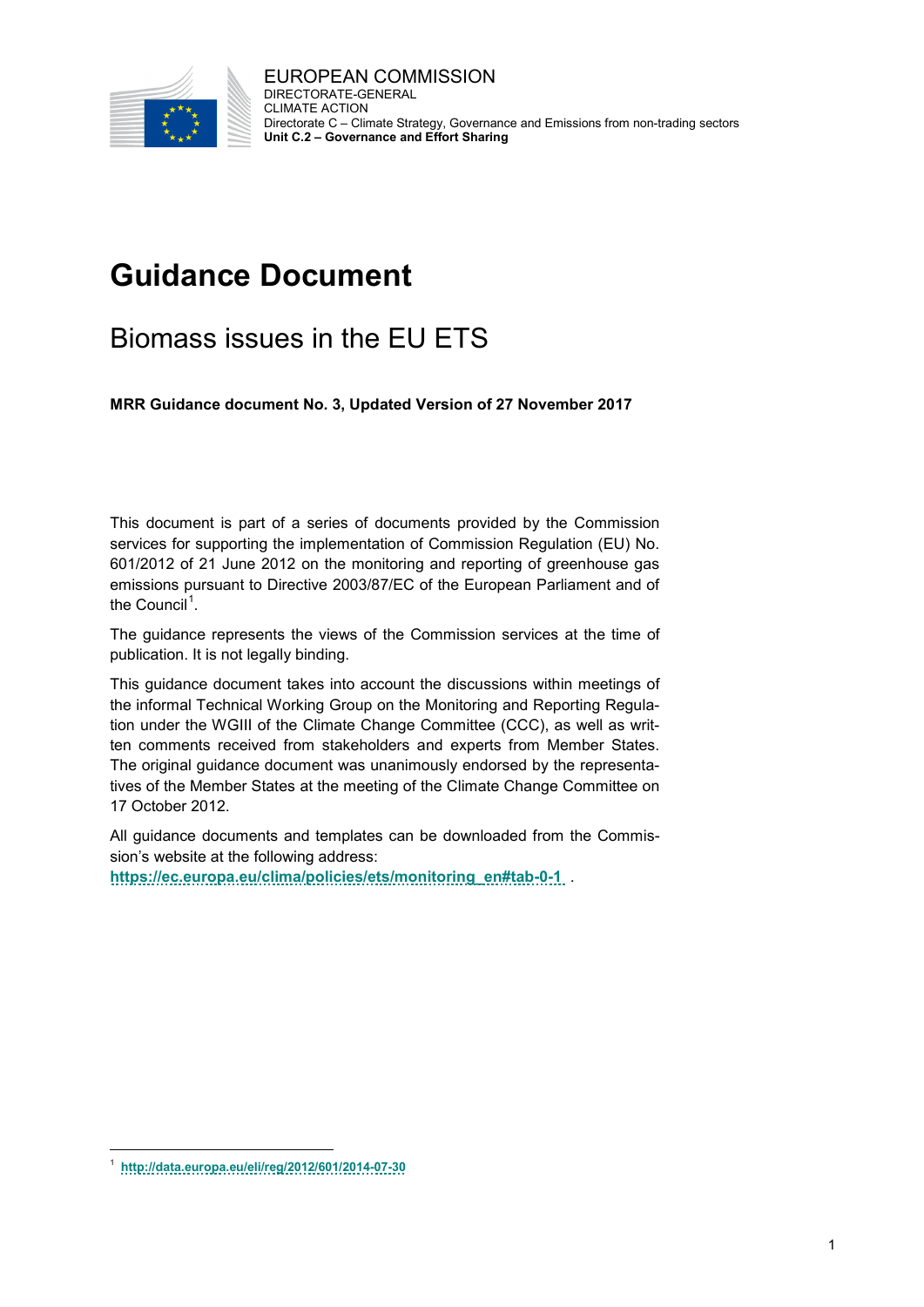# **Version History**

| Date                | <b>Version status</b> | <b>Remarks</b>                                                                                                                                                                                                                         |
|---------------------|-----------------------|----------------------------------------------------------------------------------------------------------------------------------------------------------------------------------------------------------------------------------------|
| 17 October<br>2012  | published             | Endorsed by CCC on 17 October 2012                                                                                                                                                                                                     |
| 27 November<br>2017 | re-published          | Revised version: Chapter relevant for Aircraft op-<br>erators moved to Guidance Document No. 2;<br>Further minor updates taking into account gen-<br>eral updates of the MRVA suite of guidance ma-<br>terials.<br>Hyperlinks updated. |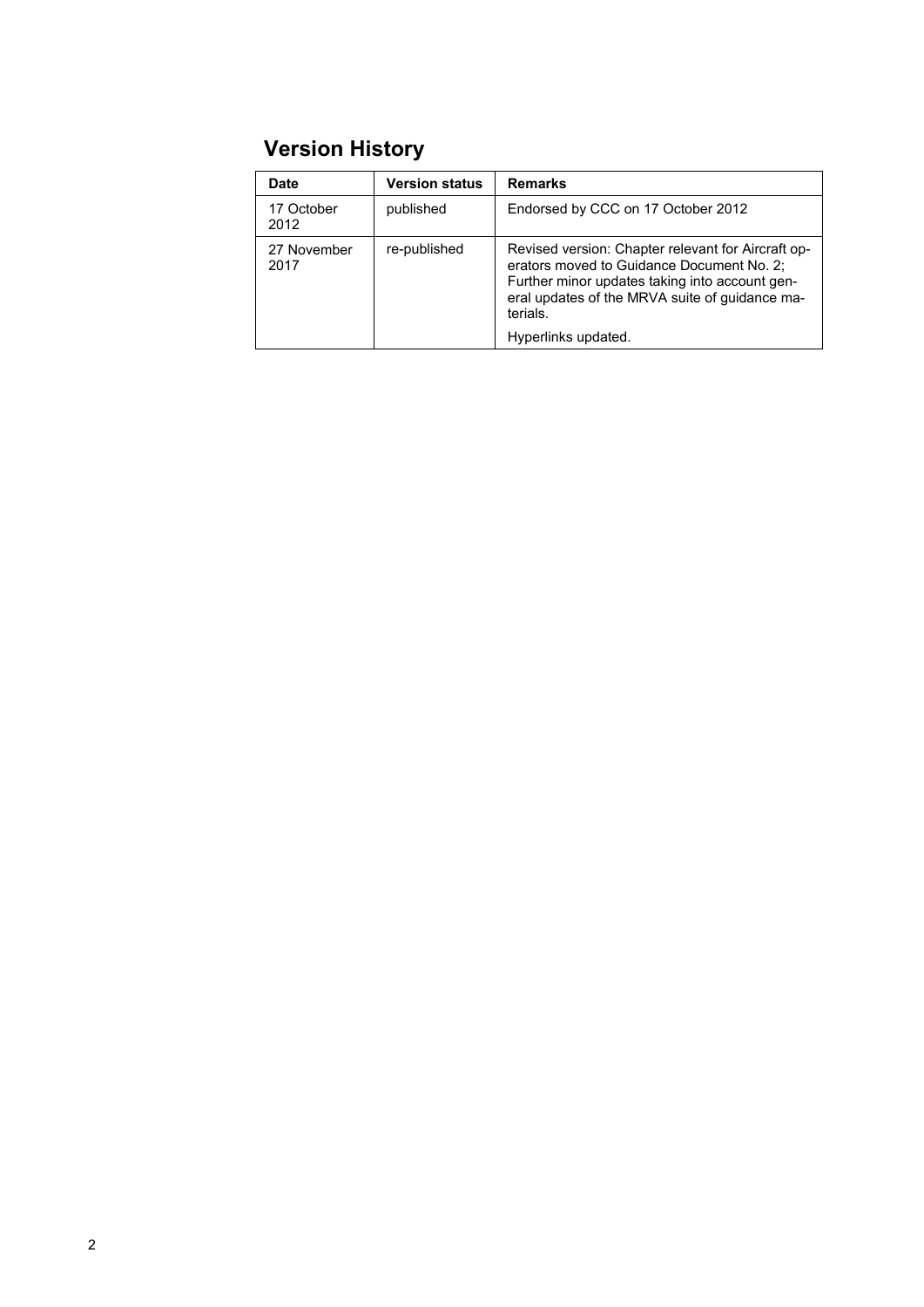# **TABLE OF CONTENTS**

| 1                              |                                                                 |
|--------------------------------|-----------------------------------------------------------------|
| 1.1                            |                                                                 |
| 1.2                            |                                                                 |
| 1.3                            |                                                                 |
| $\mathbf{2}$                   |                                                                 |
| 3                              | <b>REQUIREMENTS FOR THE ZERO-RATING OF BIOMASS  8</b>           |
| 3.1                            |                                                                 |
| 3.2                            |                                                                 |
| 3.3<br>3.3.1<br>3.3.2<br>3.3.3 |                                                                 |
| 3.3.4                          |                                                                 |
| 4                              |                                                                 |
| 4.1                            |                                                                 |
| 4.2                            |                                                                 |
|                                |                                                                 |
| 4.3                            |                                                                 |
| 5                              |                                                                 |
| 5.1                            |                                                                 |
| 5.2                            |                                                                 |
| 6                              |                                                                 |
| 6.1                            |                                                                 |
| 6.2                            | Biofuel determination based on purchase records20               |
| 7                              |                                                                 |
| 7.1<br>7.1.1<br>7.1.2          |                                                                 |
| 7.2                            | List of default values for calculation factors for some biomass |
| 7.2.1                          |                                                                 |
| 7.2.2                          |                                                                 |
| 7.3                            |                                                                 |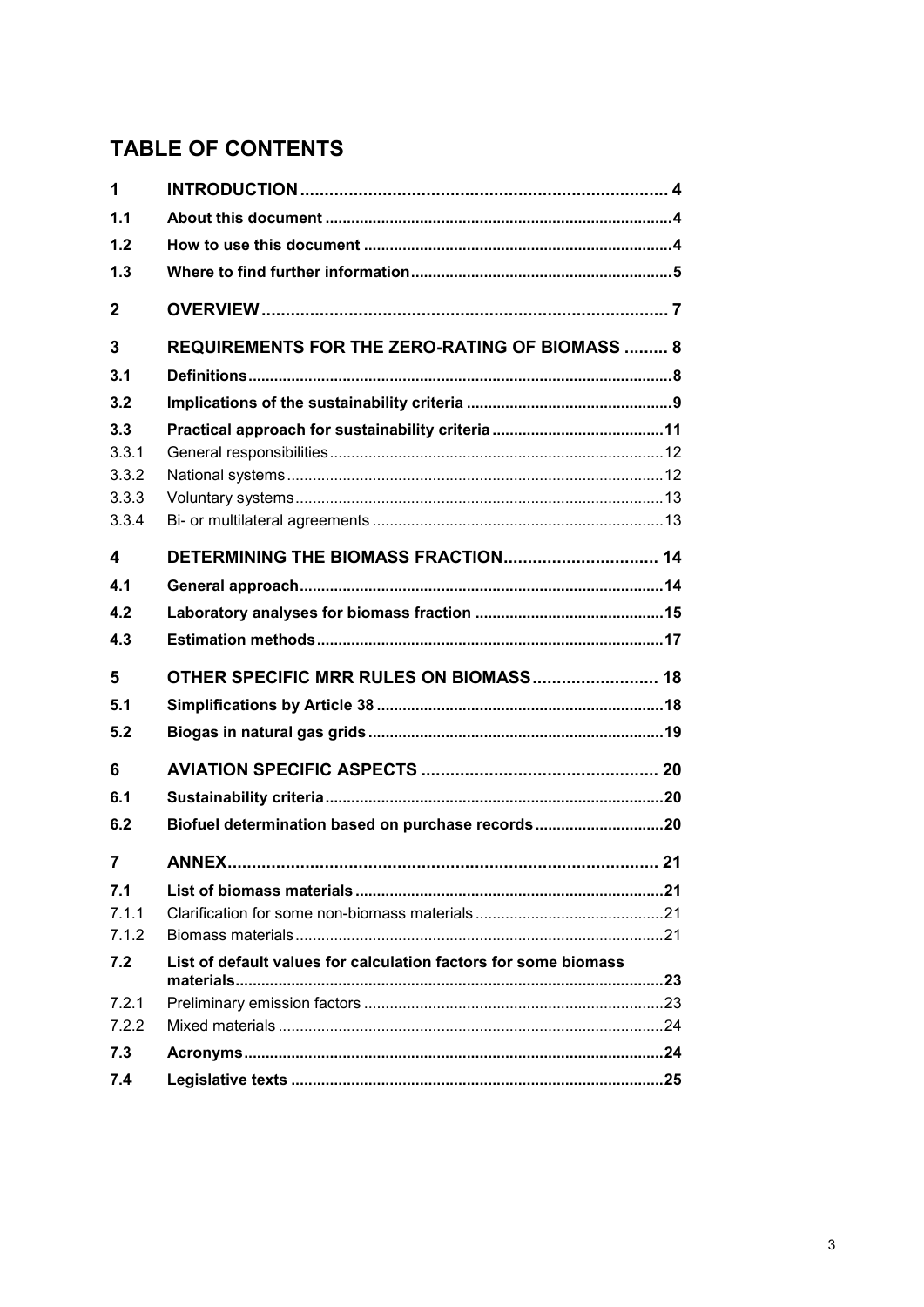# <span id="page-3-0"></span>**1 INTRODUCTION**

## <span id="page-3-1"></span>**1.1 About this document**

This document has been written to support the implementation of the M&R Regulation, by explaining its requirements in a non-legislative language. It focusses on biomass issues only. For more general guidance, see GD 1 (General guidance for installations) and GD 2 (General guidance for aircraft operators). This guidance does not add to the mandatory requirements of the MRR, but it is aimed at assisting in more correct interpretation and facilitated implementation.

This document interprets the Regulation regarding requirements for biomass. It takes into account the valuable input from the task force on monitoring established under the EU ETS Compliance Forum, and from the informal technical working group (TWG) of Member State experts established under Working Group 3 of the European Commission's Climate Change Committee.

This guidance document represents the views of the Commission services at the time of publication. It is not legally binding.

#### <span id="page-3-2"></span>**1.2 How to use this document**

Where article numbers are given in this document without further specification, they always refer to the M&R Regulation.

# New!

This document only refers to emissions starting from 2013. Although most of the concepts have been used in the MRG [2](#page-3-3)007 $^2$  before, this document does not provide a detailed comparison with MRG 2007. Instead, a symbol (such as the one in the margin here) indicates where changes to requirements compared to the MRG have taken place, or where concepts have not been used in the MRG before.



This symbol points to important hints for operators and competent authorities.



This indicator is used where significant simplifications to the general requirements of the MRR are promoted.



The light bulb is used where best practices or useful hints are presented.

The tools tell the reader that other documents, templates or electronic tools are available from other sources.

<span id="page-3-3"></span>

j

The book points to examples given for the topics discussed in the surrounding text.

 $2$  Monitoring and Reporting Guidelines, see sectio[n 7.4](#page-23-2) in the Annex.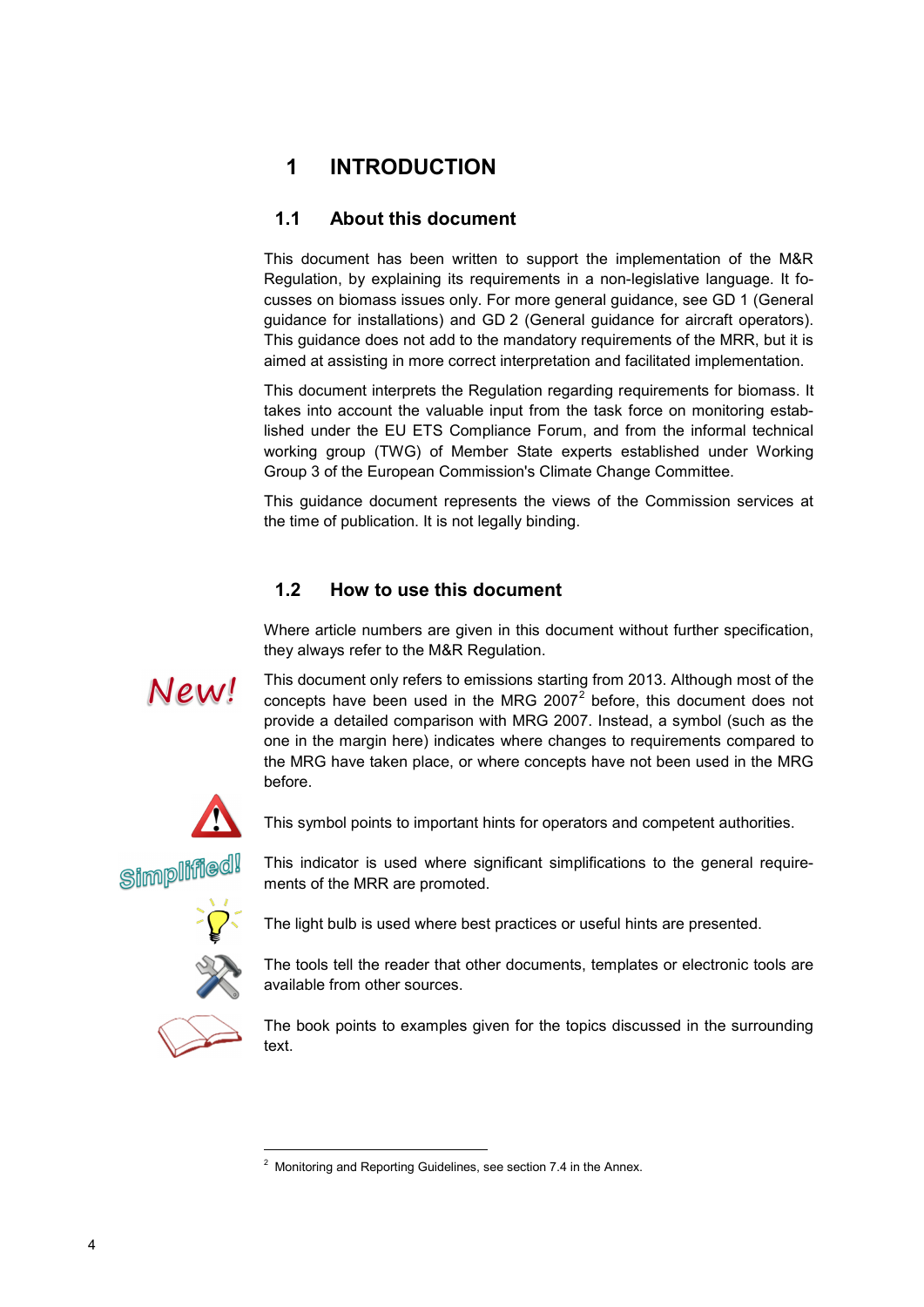## <span id="page-4-0"></span>**1.3 Where to find further information**

All guidance documents and templates provided by the Commission on the basis of the M&R Regulation and the A&V Regulation can be downloaded from the Commission's website at the following address:

#### **[https://ec.europa.eu/clima/policies/ets/monitoring\\_en#tab-0-1](https://ec.europa.eu/clima/policies/ets/monitoring_en#tab-0-1%20)**



The following documents are provided<sup>[3](#page-4-1)</sup>:

- Guidance document No. 1: "The Monitoring and Reporting Regulation General guidance for installations". This document outlines the principles and monitoring approaches of the MRR relevant for stationary installations.
- Guidance document No. 2: "The Monitoring and Reporting Regulation General guidance for aircraft operators". This document outlines the principles and monitoring approaches of the MRR relevant for the aviation sector. It also includes guidance on the monitoring plan templates provided by the Commission.
- Guidance document No. 3: "Biomass issues in the EU ETS": This document. It discusses the application of sustainability criteria for biomass, as well as the requirements of Articles 38 and 39 of the MRR. It is relevant for operators of installations and useful as background information for aircraft operators.
- Guidance document No. 4: "Guidance on Uncertainty Assessment". This document for installations gives information on assessing the uncertainty associated with the measurement equipment used, and thus helps the operator to determine whether he can comply with specific tier requirements.
	- Guidance document No. 4a: "Exemplar Uncertainty Assessment". This document contains further guidance and provides examples for carrying out uncertainty assessments and how to demonstrate compliance with tier requirements.
	- Documentation of a training day on uncertainty assessment.
- Guidance document No. 5: "Guidance on Sampling and Analysis" (only for installations). This document deals with the criteria for the use of nonaccredited laboratories, development of a sampling plan, and various other related issues concerning the monitoring of emissions in the EU ETS.
	- Guidance document No. 5a: "Exemplar Sampling Plan". This document provides an example sampling plan for a stationary installation.
- Guidance document No. 6: "Data flow and control system". This document discusses possibilities to describe data flow activities for monitoring in the EU ETS, the risk assessment as part of the control system, and examples of control activities.
	- Guidance document No. 6a: "Risk Assessment and control activities examples". This document further guidance and an example for a risk assessment.

-

<span id="page-4-1"></span> $3$  This list is at the current stage non-exhaustive. Further documents may be added later.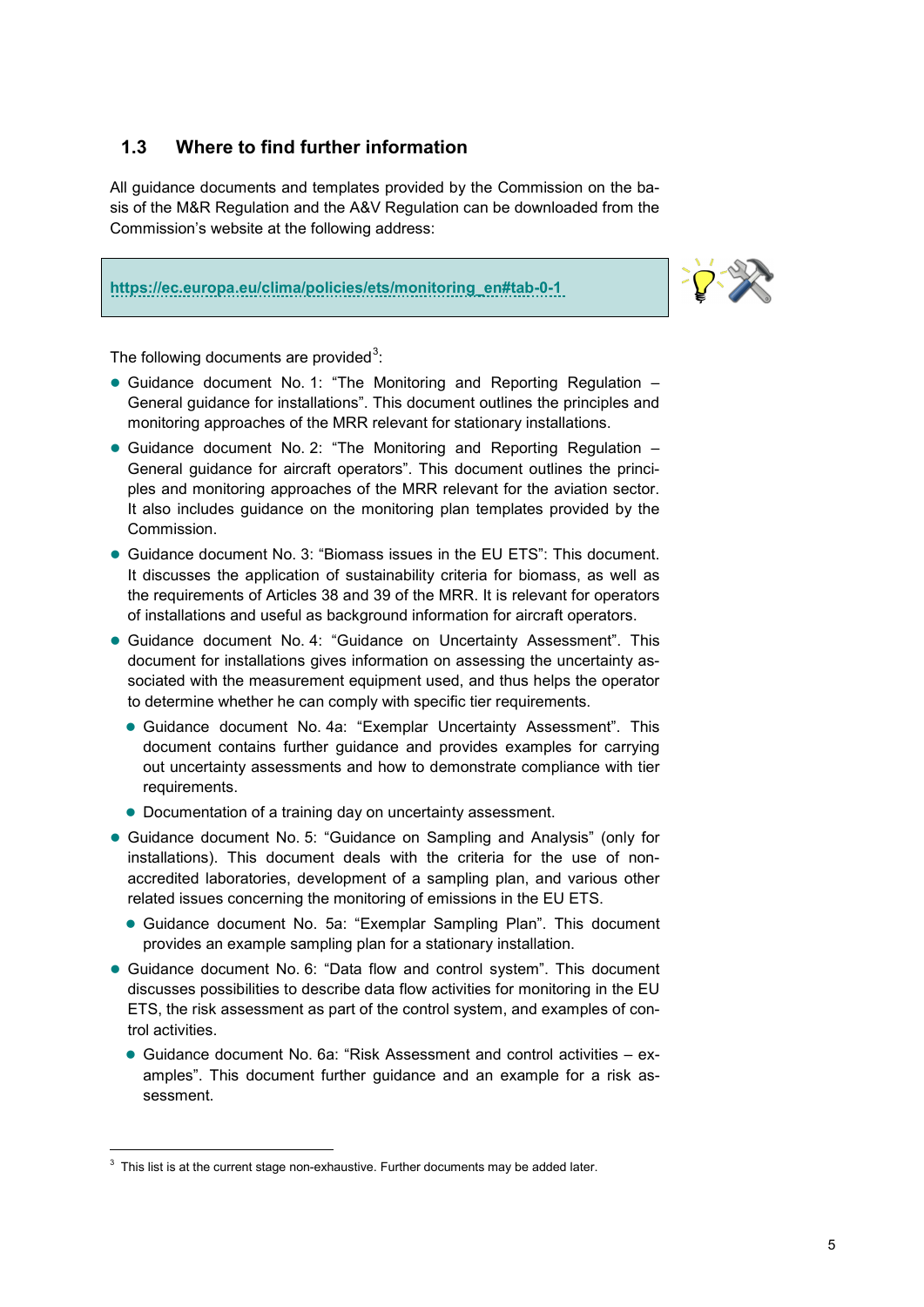- Guidance document No. 7: "Continuous Emissions Monitoring Systems (CEMS)". For stationary installations, this document gives information on the application of measurement-based approaches where GHG emissions are measured directly in the stack, and thus helps the operator to determine which type of equipment has to be used and whether he can comply with specific tier requirements.
- Guidance document No. 8: "EU ETS Inspections": Targeted at competent authorities, this document outlines the role of the CA's inspections for strengthening the MRVA system of the EU ETS.

The Commission furthermore provides the following electronic templates<sup>[4](#page-5-0)</sup>:

- Template No. 1: Monitoring plan for the emissions of stationary installations
- Template No. 2: Monitoring plan for the emissions of aircraft operators
- Template No. 3: Monitoring plan for the tonne-kilometre data of aircraft operators
- Template No. 4: Annual emissions report of stationary installations
- Template No. 5: Annual emissions report of aircraft operators
- Template No. 6: Tonne-kilometre data report of aircraft operators
- Template No. 7: Improvement report of stationary installations
- **Template No. 8: Improvement report of aircraft operators**



Besides these documents dedicated to the MRR, a separate set of guidance documents on the A&V Regulation is available under the same address. Furthermore, the Commission has provided guidance on the scope of the EU ETS which should be consulted to decide whether an installation or part thereof should be included in the EU ETS. That guidance is available der **[https://ec.europa.eu/clima/sites/clima/files/ets/docs/guidance\\_interpret](https://ec.europa.eu/clima/sites/clima/files/ets/docs/guidance_interpretation_en.pdf) [ation\\_en.pdf](https://ec.europa.eu/clima/sites/clima/files/ets/docs/guidance_interpretation_en.pdf)**

Although not directly related to monitoring issues, with the exception of reporting on relevant changes in the installation under Article 24 of the Communitywide Implementation Measures, the set of guidance documents and templates provided by the Commission on the allocation process for the third phase are also acknowledged at this point. That set of guidance can be found on the "Documentation" tab under **[http://ec.europa.eu/clima/policies/ets/allowances.](http://ec.europa.eu/clima/policies/ets/allowances)** 

All EU legislation is found on EUR-Lex: **<http://eur-lex.europa.eu/>**

The most important legislation is furthermore listed in the Annex of this document.

<span id="page-5-0"></span>

j

Also competent authorities in the Member States may provide useful guidance on their own websites. Operators of installations and aircraft operators should in particular check if the competent authority provides workshops, FAQs, helpdesks etc.

<sup>&</sup>lt;sup>4</sup> This list is at the current stage non-exhaustive. Further templates may be added later.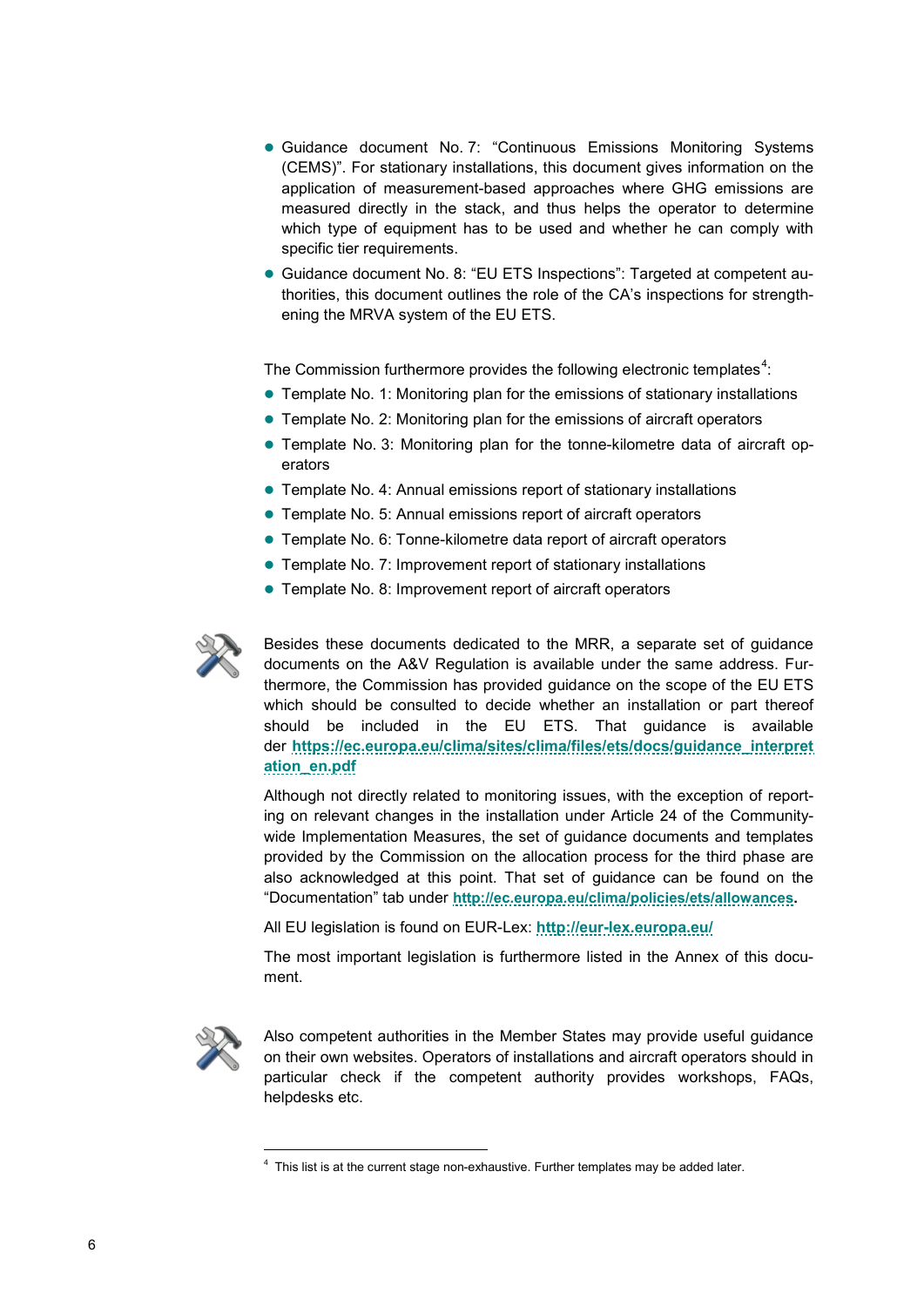## <span id="page-6-0"></span>**2 OVERVIEW**

Whenever an operator or aircraft operator intends to use biomass within his installation or for his aviation activities, the following issues are relevant in addi-tion to the generic monitoring methodology<sup>[5](#page-6-1)</sup>:

- $\bullet$  The emission factor of biomass is zero $\textdegree$ . Thus, no allowances for emissions stemming from biomass have to be surrendered, and the associated costs are avoided. Pursuant to recital 2 of the M&R Regulation, this constitutes a support scheme within the meaning of the RES Directive<sup>[7](#page-6-3)</sup>, and it goes without saying that evidence is required to justify such zero rating. This topic is treated within this guidance as follows:
	- Due to the relation to the RES Directive, sustainability criteria have to be applied, where appropriate. This is discussed in section [3](#page-7-0) of this document. For aircraft operators, a copy of this text is provided in Guidance Document No. 2, Annex I.
	- Where materials or fuels contain both, fossil and biomass fractions, the biomass fraction is a "calculation factor" (see chapters 4.3, 6.2 and 6.3 of GD 1). The MRR provides for special requirements for determining the biomass fraction in Article 39, as dealt with in section [4](#page-13-0) of this document.
- **Biomass often consists of rather heterogeneous materials. Monitoring may be** difficult. The MRR (Article 38) allows some pragmatic approaches, which are described in section [5](#page-16-1) of this document.
- Information focussing on aircraft operators is given briefly in section [6,](#page-18-1) and in more detail in guidance document 2.
- The Annex contains a list of biomass materials, a list of acronyms and legislative texts.

The FAQs<sup>[8](#page-6-4)</sup> provided by the Commission contain some further information, too.

<span id="page-6-1"></span> <sup>5</sup> The "generic methodology" in this context refers to all monitoring and reporting activities required under the MRR for purely fossil materials. Details can be found in the guidance document No. 1 for installations, and GD 2 for aircraft operators.

<span id="page-6-2"></span><sup>6</sup> EU ETS Directive, Annex IV.

<span id="page-6-3"></span> $7$  Directive 2009/28/EC of the European Parliament and of the Council of 23 April 2009 on the promotion of the use of energy from renewable sources and amending and subsequently repealing Directives 2001/77/EC and 2003/30/EC

<span id="page-6-4"></span>repealing Directives 2001/77/EC and 2003/30/EC 8 **[https://ec.europa.eu/clima/sites/clima/files/ets/monitoring/docs/faq\\_mmr\\_en.pdf](https://ec.europa.eu/clima/sites/clima/files/ets/monitoring/docs/faq_mmr_en.pdf)**.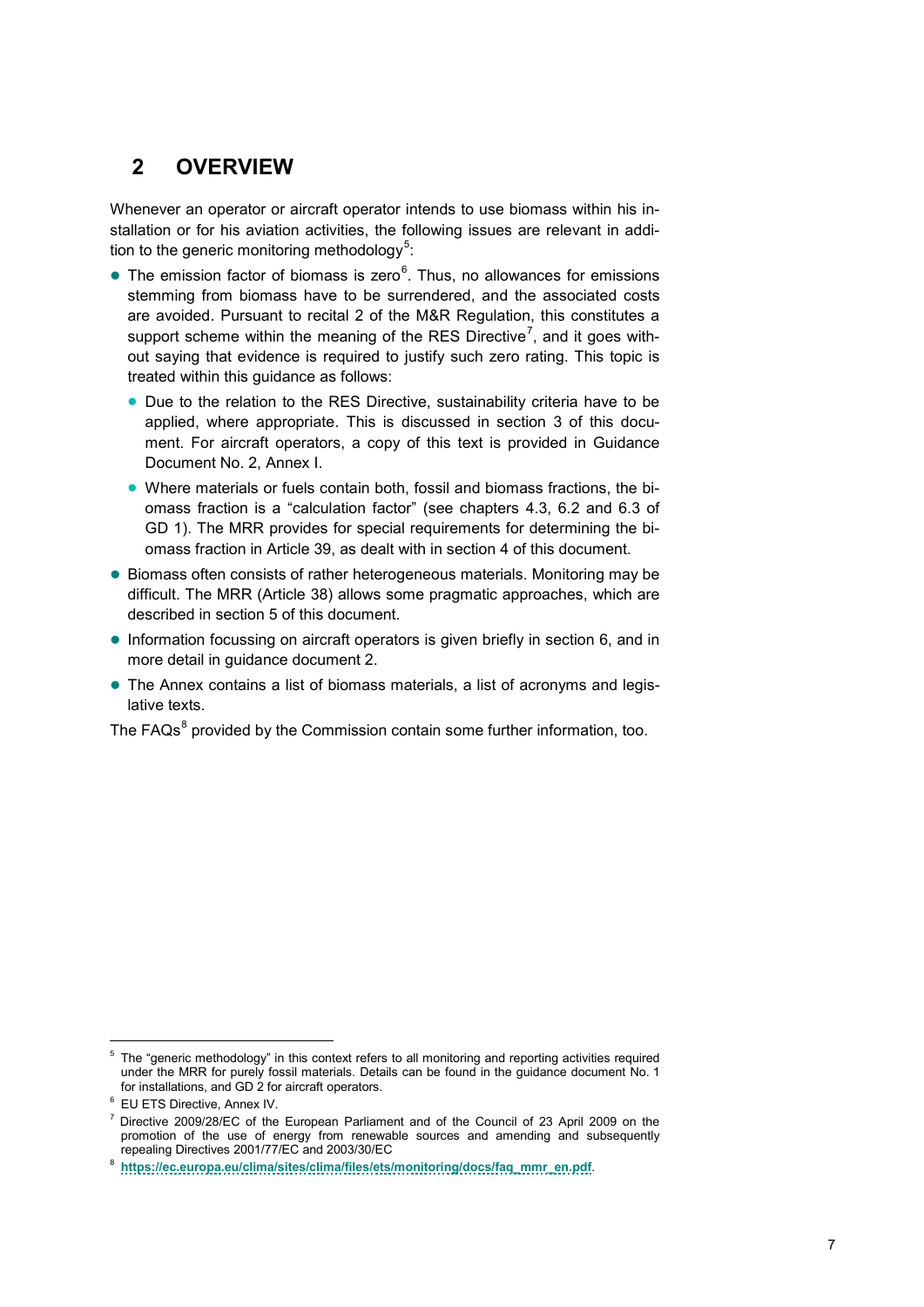## <span id="page-7-0"></span>**3 REQUIREMENTS FOR THE ZERO-RATING OF BIOMASS**

### <span id="page-7-1"></span>**3.1 Definitions**

Article 3(20) of the MRR contains the definition of biomass. It has been com-pletely aligned with the definition in the RES Directive<sup>[9](#page-7-2)</sup>, and is therefore different from the definition in the MRG 2007: *"'Biomass' means the biodegradable fraction of products, waste and residues from biological origin from agriculture (including vegetal and animal substances), forestry and related industries including fisheries and aquaculture, as well as the biodegradable fraction of industrial and municipal waste; it includes bioliquids and biofuels."*

This definition is supplemented by two new definitions, also taken from the RES-D: *"'bioliquids' means liquid fuel for energy purposes other than for transport, including electricity and heating and cooling, produced from biomass."*  and *"'biofuels' means liquid or gaseous fuel for transport produced from biomass"*.



New!

The most important implication of these new definitions becomes obvious in the context of recital 2 of the MRR $^{10}$  $^{10}$  $^{10}$ : Due to the zero-rating of emissions from biomass, the EU ETS constitutes a support scheme within the meaning of the RES-D. Pursuant to Article 17(1) of the RES-D, bioliquids and biofuels may only receive support and count towards the national targets where they comply with sustainability criteria set out in Article 17 of that Directive. Consequently, **the sustainability criteria must be applied for biofuels and bioliquids that are consumed and zero-rated for greenhouse gas emissions within an installation or an aircraft operator's activities covered by the EU ETS**.



Note: "Applying the sustainability criteria" within this guidance document means using the sustainability criteria for deciding whether a fuel or material falls within the definition of biomass, and consequently whether its emission factor is zero<sup>[11](#page-7-4)</sup>. A biogenic material which does not comply with the relevant sustainability criteria of the RES Directive, where they are applicable, is considered as fossil, i.e. the emission factor is greater than zero.

<span id="page-7-3"></span><span id="page-7-2"></span>

j

**At the time of writing this guidance, no sustainability criteria are applicable to solid biomass and gaseous biomass other than biogas for transport purposes.** 

<sup>9</sup> **<http://eur-lex.europa.eu/LexUriServ/LexUriServ.do?uri=OJ:L:2009:140:0016:0062:EN:PDF>**

<sup>&</sup>lt;sup>10</sup> Recital 2: "The definition of biomass in this Regulation should be consistent with the definition of *the terms 'biomass', 'bioliquids' and 'biofuels' set out in Article 2 of Directive 2009/28/EC of the European Parliament and of the Council of 23 April 2009 on the promotion of the use of energy from renewable sources and amending and subsequently repealing Directives 2001/77/EC and 2003/30/EC, in particular since preferential treatment with regard to allowance surrender obligations under the Union's greenhouse gas emission allowance trading scheme pursuant to Directive 2003/87/EC constitutes a 'support scheme' within the meaning of Article 2(k) and consequently financial support within the meaning of Article 17(1)(c) of Directive 2009/28/EC."*

<span id="page-7-4"></span><sup>&</sup>lt;sup>11</sup> This guidance also uses the term "zero rated" for expressing that the emission factor of a fuel or material, or for a defined fraction of a mixed material is counted as zero.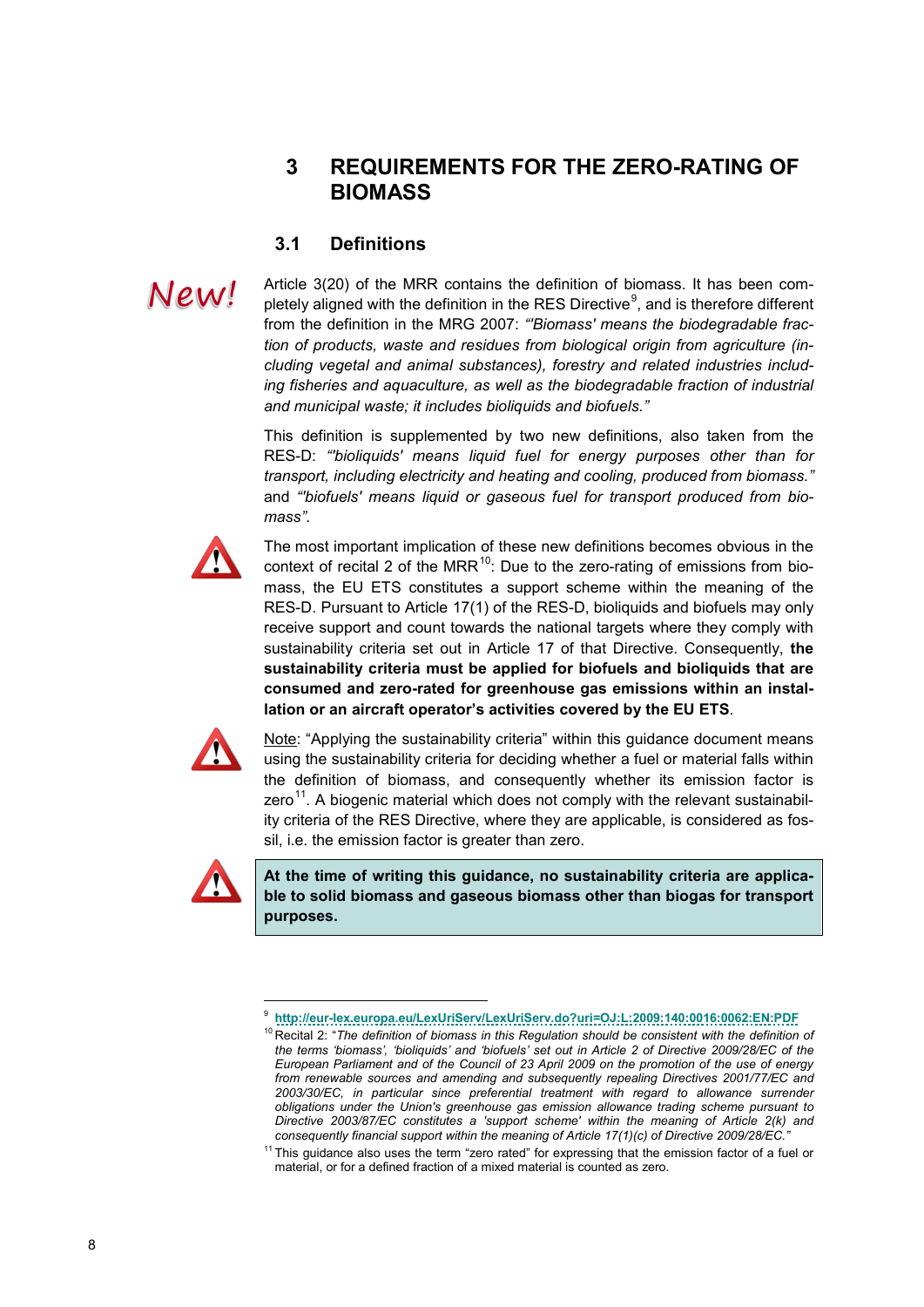In the context of the EU ETS, at the time of writing this guidance, the following simplified assumptions may be made:



- Source streams of solid biomass and biogases (if not mixed with fossil materials) can always be assumed to have an emission factor of zero. For the treatment of mixed materials see section [3.2.](#page-8-0)
- Biofuels are only relevant for aircraft operators (as biofuels are per definition always used in transport, and mobile machinery is excluded from the installation boundaries).
- Bioliquids are the only case for the application of sustainability criteria relevant for installations.

Based on the definitions, some more clarifications are needed:

- Where biomass in the liquid state is used as process input in installations (e.g. where a biomass material is used for chemical syntheses), and where no energy purpose can be identified, this biomass does not fall within the definition of bioliquid, and consequently sustainability criteria do not apply. Such material may be zero-rated under the EU ETS if it complies with the definition of "biomass" without further restriction. Because the RES-D sets out only targets for renewable energy consumption, non-energy use of biomass would not count towards the targets. In order to ensure consistency between the calculation of the RES target and emissions monitoring, competent authori-ties should ensure<sup>[12](#page-8-1)</sup> that only those bioliquids that do not count towards the national RES target are exempted from the sustainability criteria. Where a Member State intends to include the energy input from a certain bioliquid in the calculation for its target, it must be assumed that an energy purpose prevails, and sustainability criteria apply.
- The Commission advocates a broad definition of bioliquids, and therefore suggests including in particular viscous liquids such as waste cooking oil, animal fats, palm oil, crude tall oil and tall oil pitch $13$ .
- Black liquor from the pulp and paper industry is generally considered equivalent to solid biomass. It should therefore be assumed by competent authorities (at the time of writing this guidance) that no sustainability criteria are to be applied.

The Annex of this guidance (section [7.1\)](#page-20-1) contains an informative list of materials which can be considered as biomass (without prejudice to application of sustainability criteria).

#### <span id="page-8-0"></span>**3.2 Implications of the sustainability criteria**

<span id="page-8-3"></span>While under the MRG 2007 a source stream<sup>[14](#page-8-3)</sup> has been either fossil, biomass or mixed, the application of sustainability criteria leads now to the following types of source streams (some may appear as theoretical cases):

-

<span id="page-8-1"></span><sup>&</sup>lt;sup>12</sup> Competent authorities can for example require an appropriate procedure for obtaining proof of sustainability criteria when they approve the monitoring plan of installations or aircraft operators.

<span id="page-8-2"></span><sup>13</sup> See Communication 2010/C160/02, for reference see sectio[n7.4.](#page-24-0)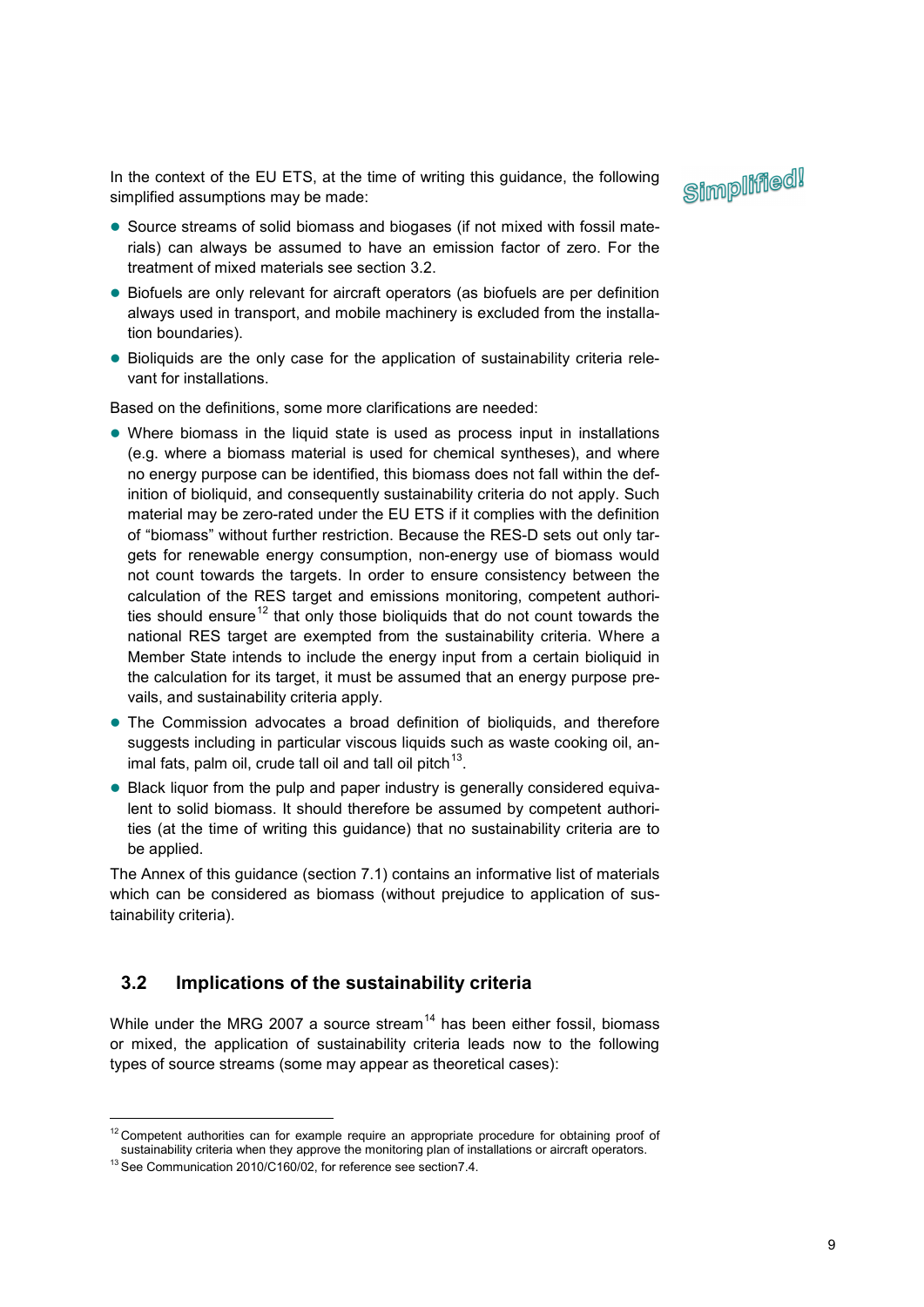- 1. Fossil source streams
- 2. Biomass where sustainability criteria apply (currently biofuels and bioliquids as defined by the MRR):
	- (a) Criteria are satisfied: Biomass is zero-rated
	- (b) Criteria are not satisfied: Biomass is treated like a fossil source stream.
- 3. Biomass where no sustainability criteria apply: Always zero-rated.
- <span id="page-9-0"></span>4. Mixed source streams:
	- (a) Fossil / biomass mix (where either no sustainability criteria apply, or where they apply and are satisfied): The emission factor is the preliminary emission factor<sup>[15](#page-9-1)</sup> multiplied by the fossil fraction.
	- (b) Fossil / biomass mix (where sustainability criteria apply and are not satisfied): The whole source stream is treated as fossil.
	- (c) Biomass mix or fossil / biomass mix, where only a part of the biomass satisfies the applicable sustainability criteria: These source streams are to be treated like those under point [4\(a\),](#page-9-0) with the non-sustainable part considered as part of the fossil fraction.



#### Examples:

- Point (a): This could be fibre wood panels, where biomass (wood, which is solid, and therefore no sustainability criteria are to be applied at the time of writing this guidance) is mixed with resins which are usually made from fossil raw materials.
- $\bullet$  Point (b): This could be a liquid fuel where the supplier claims that  $x\%$  biofuel has been added, but does not provide evidence in accordance with section [3.3](#page-10-0) of this guidance for that amount.
- Point (c): An example would be rape seed methyl ester ("biodiesel"), where the rape seed oil satisfies the sustainability criteria and respective evidence is provided, while the methanol is either stemming from fossil sources, or where it is claimed to be biomass, but no evidence for meeting the sustainability criteria is available.



Note that the above classification assumes that the whole source stream has the same composition, or is analysed using the same methodology where cal-culation factors are not based on default values<sup>[16](#page-9-2)</sup>. However, the situation may occur that a certain biofuel or bioliquid is used, where some batches delivered do satisfy the sustainability criteria, while other batches do not. In such a case it would not be appropriate to consider this material as one source stream with different biomass fraction values, but rather as two distinct source streams, one

<sup>&</sup>lt;sup>14</sup> This term refers to all the items which have to be monitored when using a calculation based approach. The wording is the result of the attempt to quickly express "fuel or material entering or leaving the installation, with a direct impact on emissions". In the simplest case it means the fuels "streaming" into the installation and forming a "source" of emissions. For details see Guidance document No. 1 (general guidance for installations).

<span id="page-9-1"></span><sup>&</sup>lt;sup>15</sup> Article 3(35) of the MRR defines: 'preliminary emission factor' means the assumed total emission factor of a mixed fuel or material based on the total carbon content composed of biomass fraction and fossil fraction before multiplying it with the fossil fraction to result in the emission factor.

<span id="page-9-2"></span> $16$  Similar to e.g. different batches of coal which are analysed separately, but all reported under the same source stream "coal".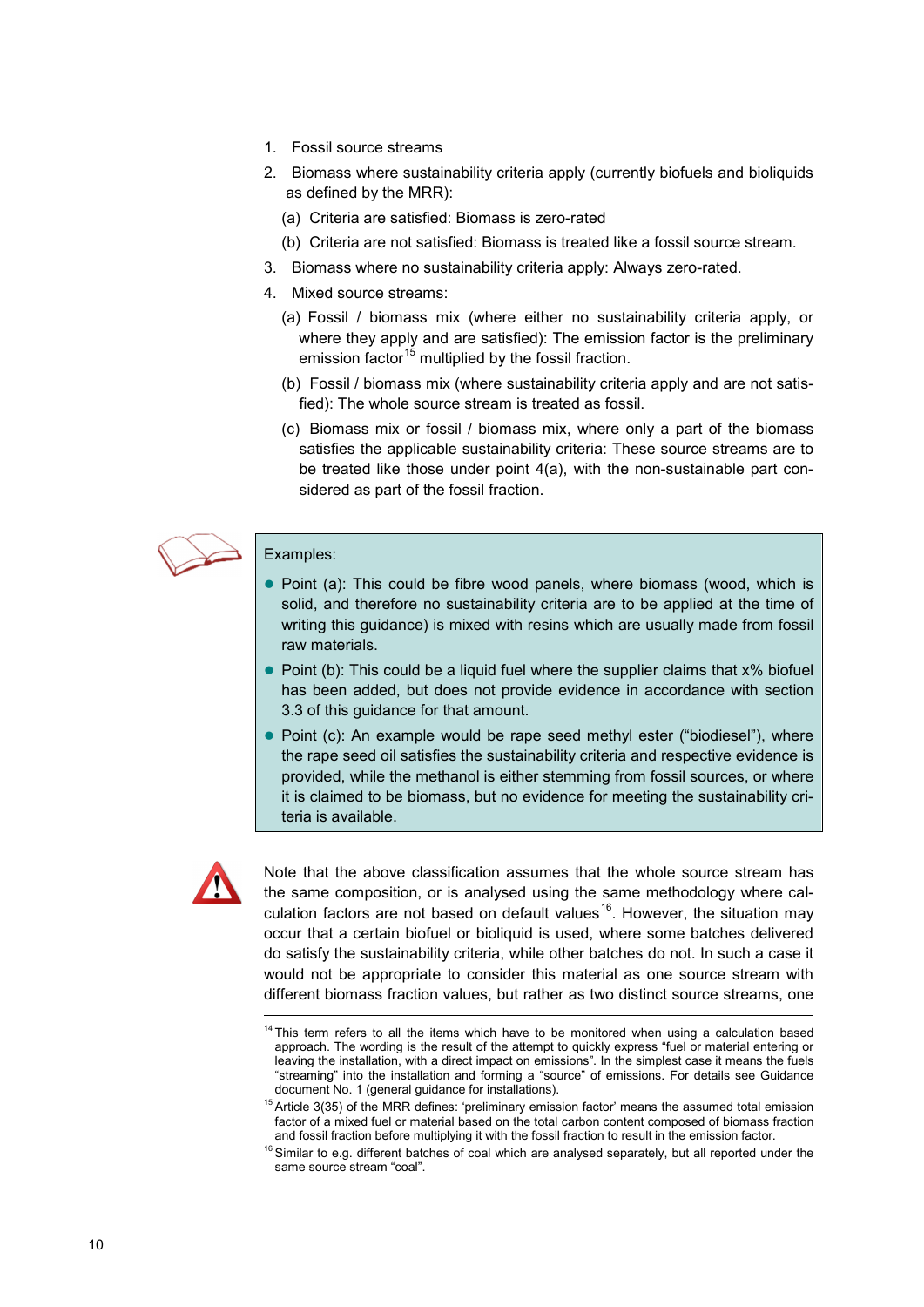being fossil, one biomass. The simplifications of Articles 38 and 39 would only apply to the biomass source stream.

A similar caveat applies to mixed source streams where the biomass fraction only sometimes complies with the relevant sustainability criteria.

The above considerations lead to practical consequences when setting up the monitoring plan in relation to bioliquids and biofuels (as defined): The simplest way forward would be to establish a written procedure<sup>[17](#page-10-1)</sup> which requires the operator to attribute each batch of biomass used in the installation to either a (sustainable) "biomass" source stream or to a "fossil" source stream, depending on whether a proof is available for meeting the sustainability criteria or not. The ways of obtaining such proof are discussed in section [3.3](#page-10-0) below.

## <span id="page-10-0"></span>**3.3 Practical approach for sustainability criteria**

The Commission has set up a "transparency platform" for publication of all kinds of information related to the RES Directive in general and the sustainability criteria in particular. It can be found at:

#### **http://ec.europa.eu/energy/en/topics/renewable-energy**.

Further useful entry points for that web site are: **<http://ec.europa.eu/energy/en/topics/renewable-energy/biomass>** and **<http://ec.europa.eu/energy/en/topics/renewable-energy/biofuels>**.

Furthermore two communications<sup>[18](#page-10-2)</sup> have been published which can help in the understanding of the sustainability criteria. These are:

- Communication from the Commission on the practical implementation of the EU biofuels and bioliquids sustainability scheme and on counting rules for biofuels (2010/C 160/02); and
- Communication from the Commission on voluntary schemes and default values in the EU biofuels and bioliquids sustainability scheme (2010/C 160/01).

For all issues regarding the assessment of sustainability criteria for individual materials, guidance published on that website should be consulted.

According to the RES-Directive, there are three ways in which economic operators can demonstrate compliance with the sustainability criteria for bioliquids and biofuels:

- by means of a 'national system';
- <span id="page-10-5"></span> $\bullet$  by using a 'voluntary scheme' that the Commission has recognised<sup>19</sup>;
- in accordance with the terms of a bilateral or multilateral agreement concluded by the Union and which the Commission has recognised for this  $pose<sup>20</sup>$

-



<span id="page-10-1"></span> $17$  See guidance document no. 1 on the topic of "written procedures" as supplement to the monitoring plan.

<span id="page-10-2"></span><sup>&</sup>lt;sup>18</sup> For reference see section [7.4](#page-24-0)

<span id="page-10-4"></span><span id="page-10-3"></span><sup>19</sup> Communication 2010/C160/01 clarifies: "*For bioliquids, the Commission cannot explicitly recognise a voluntary scheme as a source of accurate data for the land related criteria. However, where the Commission decides that a voluntary scheme provides accurate data as far as biofuels are concerned, the Commission encourages Member States to accept such schemes equally for bioliquids.*"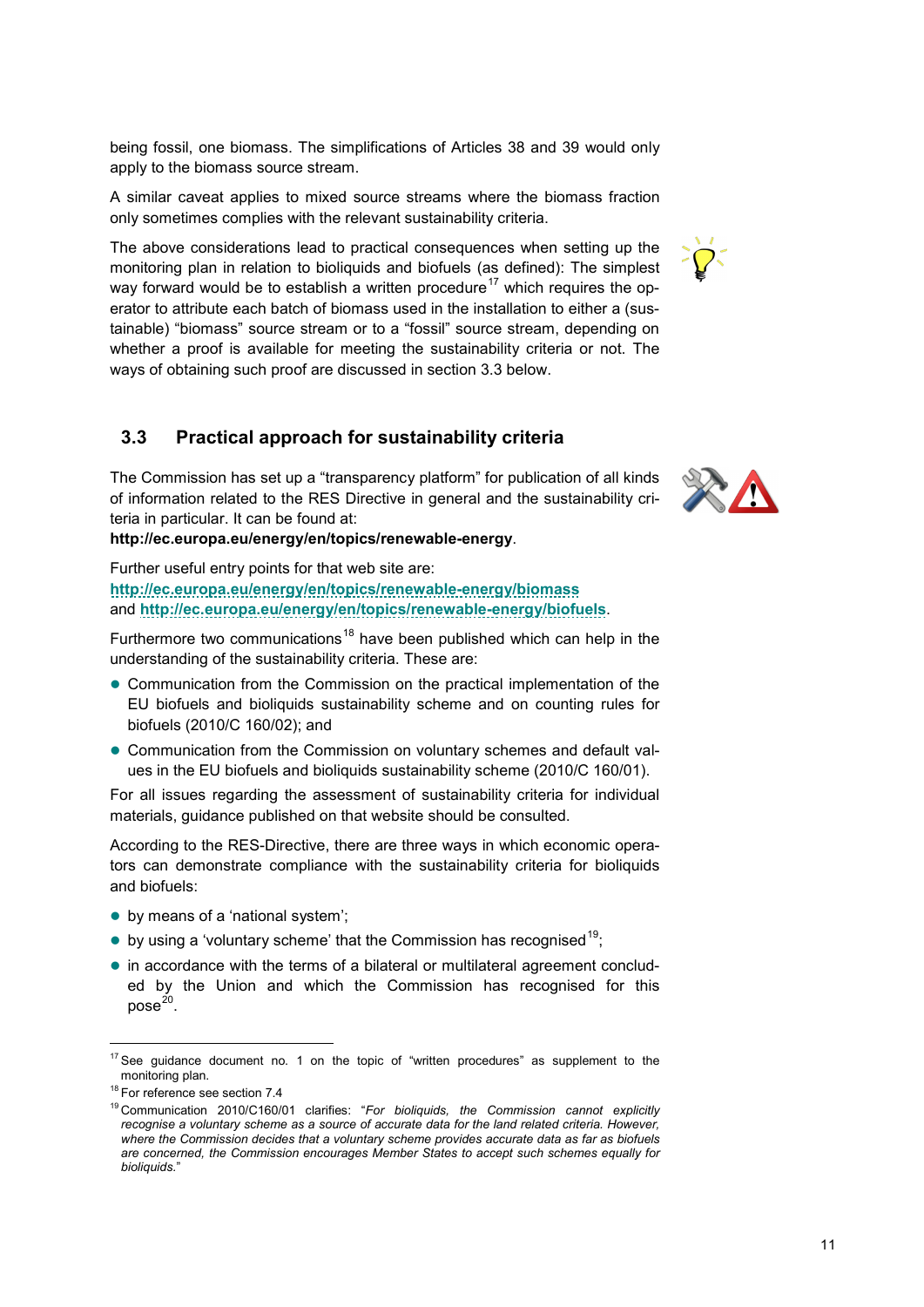**Nonetheless, for EU ETS zero-rating, the burden of proof concerning a bioliquid or biofuel as defined meeting the requisite sustainability criteria remains with the EU ETS operator or aircraft operator.** Possible proof can be provided from applicable documentation ensuring compliance with a national system or the availability of certificates containing evidence of sustainability issued under a sustainability scheme approved by the Commission under the RES-Directive (see sections [3.3.2](#page-11-1) to [3.3.4\)](#page-12-1). The evidence provided should furthermore indicate the amount of delivered biomass and identify the batch to which they relate.

**Where such status cannot be confirmed to the satisfaction of the competent authority[21](#page-11-2) concerned, the bioliquid and biofuel will have to be treated as a fossil source stream and not zero-rated.**

#### <span id="page-11-0"></span>**3.3.1 General responsibilities**



The Member State where the installation is situated, or the administering Member State in case of aircraft operators, is responsible for defining the rules under which compliance with the sustainability criteria must be demonstrated for the biofuels or bioliquids used within the Member State.

That Member State also has to define which economic operator (i.e. the producer, supplier or user) of the biomass has to demonstrate compliance with the sustainability criteria, i.e. from whom the operator of the installation or the aircraft operator can obtain the appropriate evidence. If the Member State has not explicitly made other arrangements, it is appropriate in case of the EU ETS that the burden of proof will be on the user of the biomass, i.e. the operator of the installation or the aircraft operator, as these are the persons who have the obligation of reporting emissions. However, for practical reasons, the operator or aircraft operator will have to rely on data $^{22}$  $^{22}$  $^{22}$  provided by third parties, i.e. either the supplier or producer of the bioliquid/biofuel.

#### <span id="page-11-1"></span>**3.3.2 National systems**

Member States' implementations of the RES-D are currently using diverse approaches. There is no complete overview of Member States' national systems on biomass available. Operators and aircraft operators should obtain information on national systems from the relevant competent authority.

Although the RES Directive does not explicitly require a Member State to publish dedicated information, they are also not prohibited from doing so. For the purpose of the EU ETS, Member States are therefore encouraged to consider practical ways of making information available to the public regarding the sustainability of biofuels and bioliquids (by producer, brand, generic type or other suitable grouping), suppliers or producers thereof, or similar information, which allow the user of these bioliquids or biofuels (and any EU ETS verifier) to gather assurance that a material complies with the applicable sustainability criteria.

<span id="page-11-2"></span> $20$  At the time of writing this guidance, no such agreements have been concluded yet.

<span id="page-11-3"></span> $21$  Not only the competent authority, but also the verifier during verification will assess if the evidence for meeting the sustainability criteria is sufficient.

 $22$  Depending on the applicable scheme for proving sustainability criteria, those data must be certified.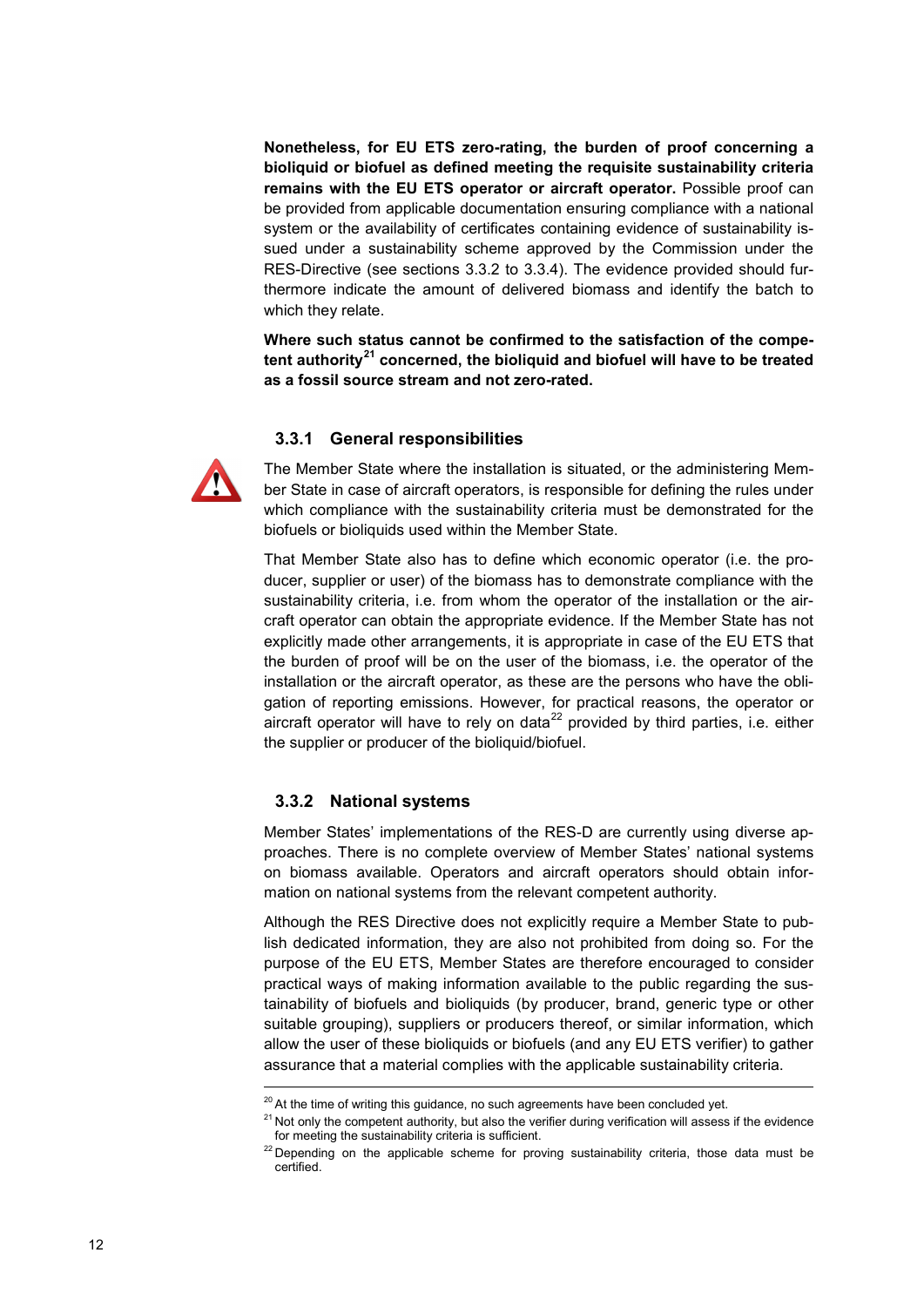Because national systems are not harmonised across the EU, it may be especially difficult for operators to comply with these systems where biomass is consumed which is produced in another Member State. Therefore the use of voluntary systems may be more desirable in those cases.



#### <span id="page-12-0"></span>**3.3.3 Voluntary systems**

Details on all voluntary systems approved by the Commission can be found on the Commission's transparency platform<sup>23</sup>. The most important aspect of the voluntary schemes is their applicability across the EU in a harmonised manner. This means that a biofuel certified under such an approved scheme will have to be recognised as sustainable in all Member States. For bioliquids Member States are encouraged to recognise the voluntary schemes in a similar way<sup>[24](#page-12-3)</sup>.

An operator who purchases a bioliquid or biofuel which has received a certificate of compliance with an approved voluntary scheme, may in any case assume that this bioliquid or biofuel can be considered sustainable under the RES Directive, and can be used with an emission factor of zero in the EU ETS $^{25}$ . However, there are important limitations:

- The operator has to be aware that some voluntary schemes are approved only for some of the required sustainability criteria. If applicable, another proof must be obtained for the remaining criteria.
- Some sustainability schemes have an international background. Some have set up an "EU version" of the same overarching scheme. Usually the EU version has more stringent sustainability criteria in order to comply with the RES-D. Therefore only the EU version is approved by the Commission. Operators, verifiers and competent authorities should be aware of these differences, and only certificates which explicitly refer to those EU versions of the voluntary schemes are eligible for zero-rating in the EU ETS.
- Some schemes are approved with limited geographical scope.
- The Commission's approvals of voluntary schemes are usually valid for five years. Only bioliquid or biofuel supplies covered by a valid approval are eligible for zero-rating in the EU ETS.

#### <span id="page-12-1"></span>**3.3.4 Bi- or multilateral agreements**

Currently no such agreements have been concluded. Operators are advised to check the Commission's transparency platform<sup>[26](#page-12-5)</sup> when in doubt whether this situation has changed.

-

<span id="page-12-2"></span><sup>23</sup> **<http://ec.europa.eu/energy/en/topics/renewable-energy/biofuels/voluntary-schemes>**. Approvals are valid for 5 years. It is therefore necessary to check the validity period of the approval in the relevant Commission Decision.

<span id="page-12-3"></span><sup>&</sup>lt;sup>24</sup> For bioliquids see the caveat in footnot[e 19.](#page-10-5) **25** In case only to the biomass fraction. <sup>25</sup> In case of mixed materials or fuels, obviously the zero-rating applies only to the biomass fraction.

<span id="page-12-5"></span><span id="page-12-4"></span><sup>26</sup> **<https://ec.europa.eu/energy/en/renewable-energy-transparency-platform>**.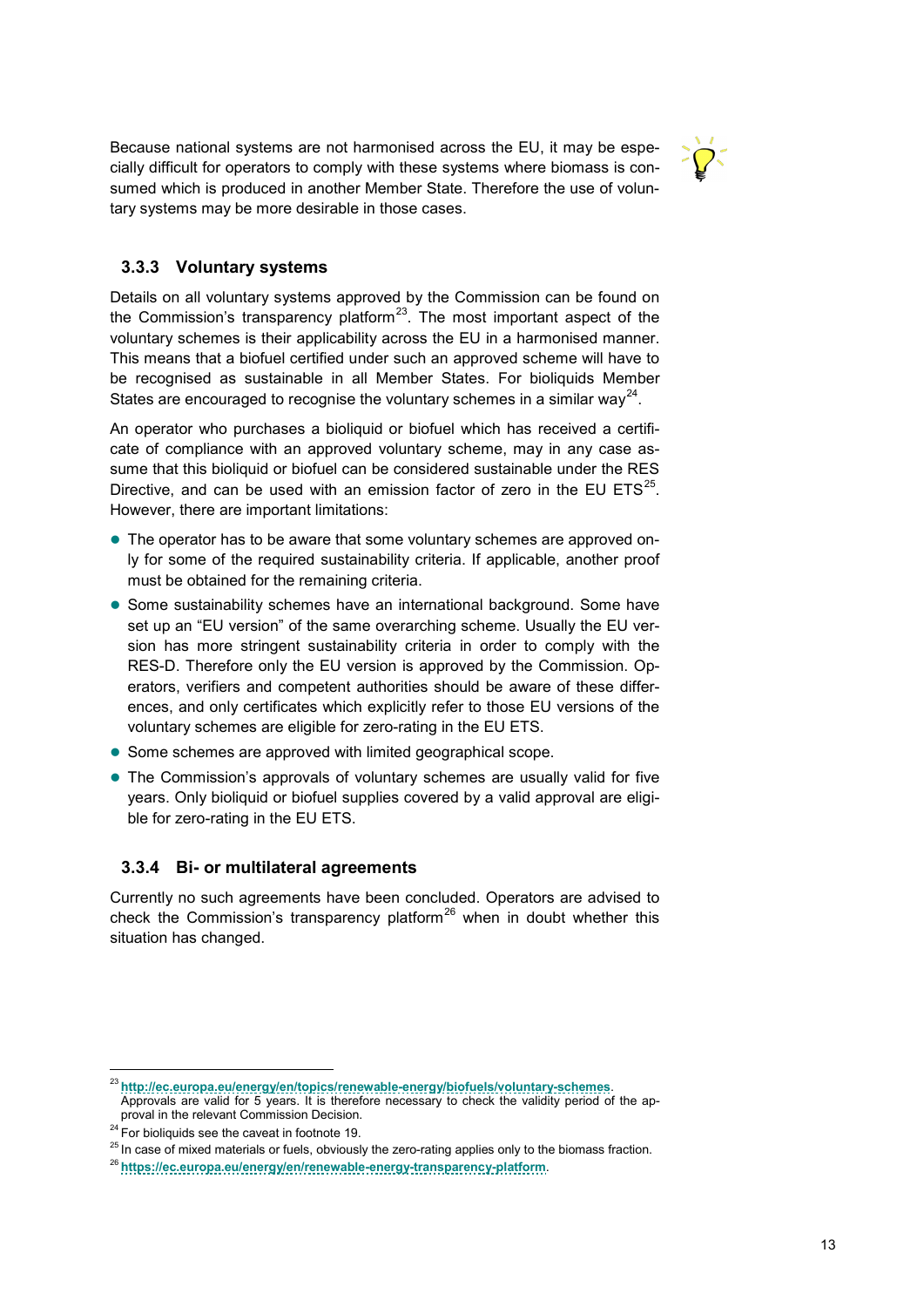# <span id="page-13-0"></span>**4 DETERMINING THE BIOMASS FRACTION**

This chapter is applicable only for stationary installations.

## <span id="page-13-1"></span>**4.1 General approach**

As discussed in more detail in guidance document No. 1 (General guidance for installations<sup>[27](#page-13-2)</sup>), for the purpose of emission monitoring using a calculation method, calculation factors can be determined either by using default values, or by laboratory analyses. The determination of the biomass or fossil $^{28}$  $^{28}$  $^{28}$  fraction of mixed fuels or materials is different from the determination of other calculation factors in two ways:

- 1. There is no list of default values in Annex VI of the MRR.
- 2. Laboratory analyses may be difficult due to sampling issues for heterogeneous materials, or may lack reliability due to technical issues of available analytical methods.

The M&R Regulation therefore contains some special rules for this purpose in Article 39, setting out a hierarchical approach as follows:

- The highest tier requirement is bespoke analyses as is the case for other calculation factors (this is tier 2 according to Annex II, section 2.4 of the MRR). However, a specific requirement is added here that the competent authority must explicitly approve the determination methodology, which must be based on relevant standards. See section [4.2](#page-14-0) below.
- Where the highest tier is technically not feasible or would incur unreasonable costs ( $\rightarrow$  GD 1), the operator shall use one of the following:
	- Use default values for the biomass fraction and emission factor published by the Commission, if available (such values may be included in later versions of this guidance<sup>29</sup>)
	- Use an estimation method published by the Commission, if available (will be developed at a later stage)
	- Where no default values from the Commission are available and no estimation method proposed by the Commission is applicable, the operator shall either
		- $\circ$  assume that the biomass fraction is zero (i.e. make the conservative as-sumption that the whole material is a fossil material<sup>[30](#page-13-5)</sup>); or
		- $\circ$  propose an estimation method for the approval by the competent authority. In particular such estimation method may be a suitable mass balance where the material is originating from a known production pro-

<span id="page-13-2"></span><sup>&</sup>lt;sup>27</sup> For reference see sectio[n 1.3.](#page-4-0)

<span id="page-13-3"></span> $^{28}$  Because Biomass fraction = 1 – fossil fraction, it is not important which fraction is determined by analysis. The operator can choose the simpler and more reliable methodology.

<span id="page-13-4"></span><sup>29</sup> Note that the default values given in the Annex (section [7.2.1\)](#page-22-1) of this document are *preliminary* emission factors and therefore cannot serve for the purpose discussed here. See also footnote **Fehler! Textmarke nicht definiert.**[42](#page-22-2) on pag[e 26.](#page-22-3)

<span id="page-13-5"></span> $30$  In the case of output streams of a mass balance in accordance with Article 25 of the MRR, the same conservative approach would assume that the biomass fraction is 100%. For more details on the mass balance approach see Guidance Document No. 1.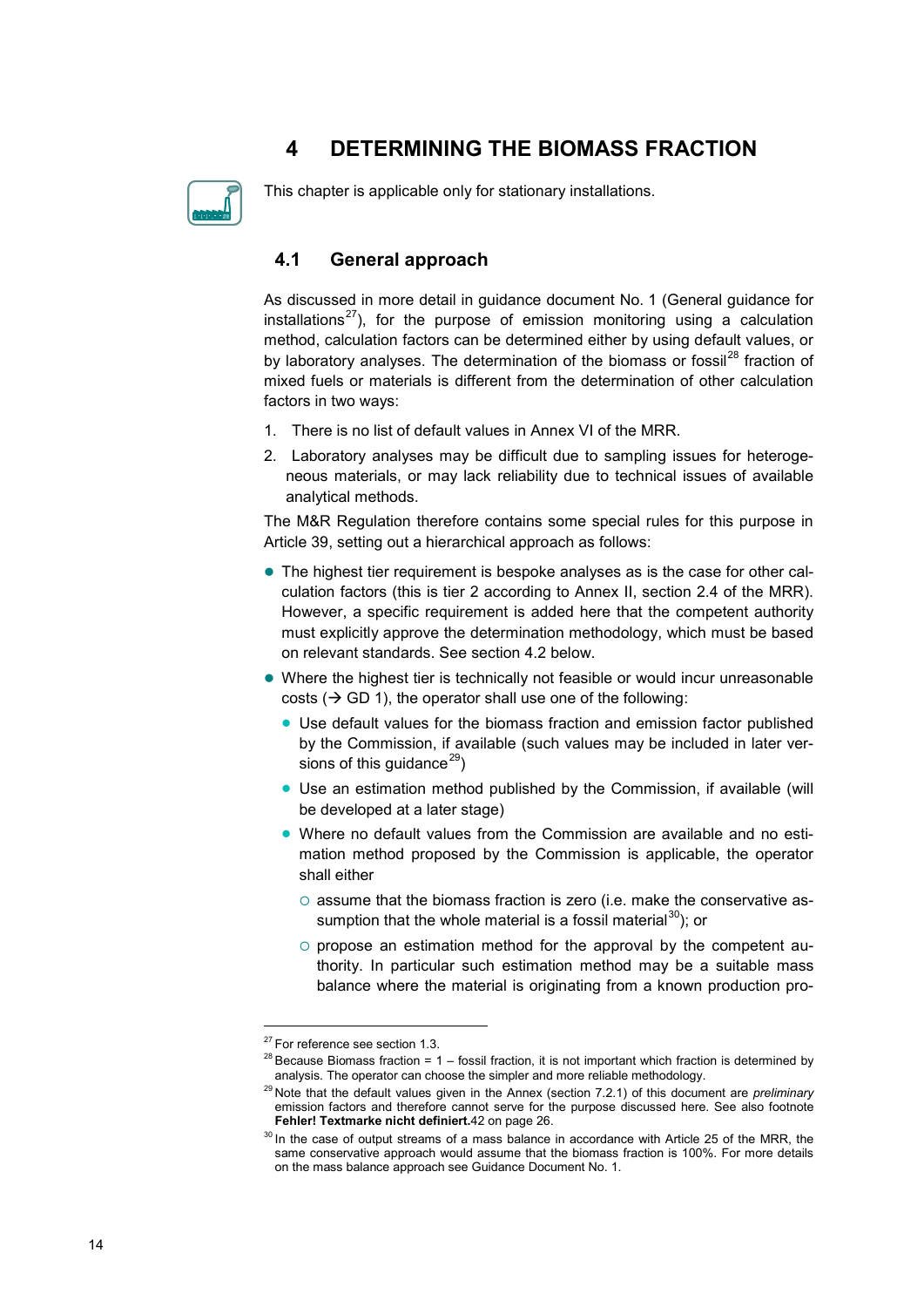cess (such as e.g. wood based panel wastes, where the amount of (fossil) resins added is a known process parameter).

The estimation methods which an operator may propose should be treated flexibly. Default values in accordance with points (b) to (e) of Article 31(1) may also be considered. Any method should be based on industry best practice and have a sound scientific basis. In addition to estimating the biomass fraction as a separate factor, estimation methods for the overall biomass load of an emission source or source stream should be explored, such as CEMS for  ${}^{14}C$ , or the "balance method" $31$ . However, where the reliability of the method is not certain, the operator should also provide for a method for corroborating the results.

## <span id="page-14-0"></span>**4.2 Laboratory analyses for biomass fraction**

For general requirements for laboratory analyses, please see Guidance document No. 5 (Guidance on Sampling and Analysis) $32$ .

For the determination of the fossil and biomass carbon fraction in materials and fuels, Article 39(1) requires in particular: "*Where subject to the tier level required and to the availability of appropriate default values as referred to in Article 31(1), the biomass fraction of a specific fuel or material are determined using analyses, the operator shall determine that biomass fraction on the basis of a relevant standard and the analytical methods therein, and apply that standard only if approved by the competent authority.*" This special highlighting of the competent authority's approval will be discussed here.

For solid materials (usually waste), the relevant standard is EN 15440 ("Solid recovered fuels - Methods for the determination of biomass content"). Where more specific national or international standards are available, they may be applied as well.

EN 15440 offers three methods for determining the biomass fraction of a mixed material:

- 1. The selective dissolution method
- 2. The manual sorting method
- 3. The  ${}^{14}$ C method

-

The informative Annex D of that standard shows that method 1 gives inappropriate and wrong results for several materials (i.e. fossil materials appearing to be biomass, or biomass identified as fossil). Method 2 is only applicable where optically and physically distinguishable fractions can be separated and quantified. The standard states that particle size should be >10mm. Under the standard, method 3 is applicable to all material types.

Therefore, the standard clarifies in section 6.3, that for determining biomass for the purpose of emission trading, "the  $14$ C method or the selective dissolution





<span id="page-14-1"></span> $31$  The balance method is based on five mass balances and one energy balance. Each balance describes a certain waste characteristic (e.g. content of organic carbon, heating value). The waste characteristics are derived from routinely measured operating data at the co-incineration plant.

<span id="page-14-2"></span> $32$  Please see sectio[n 1.3](#page-4-0) for where to find other guidance documents.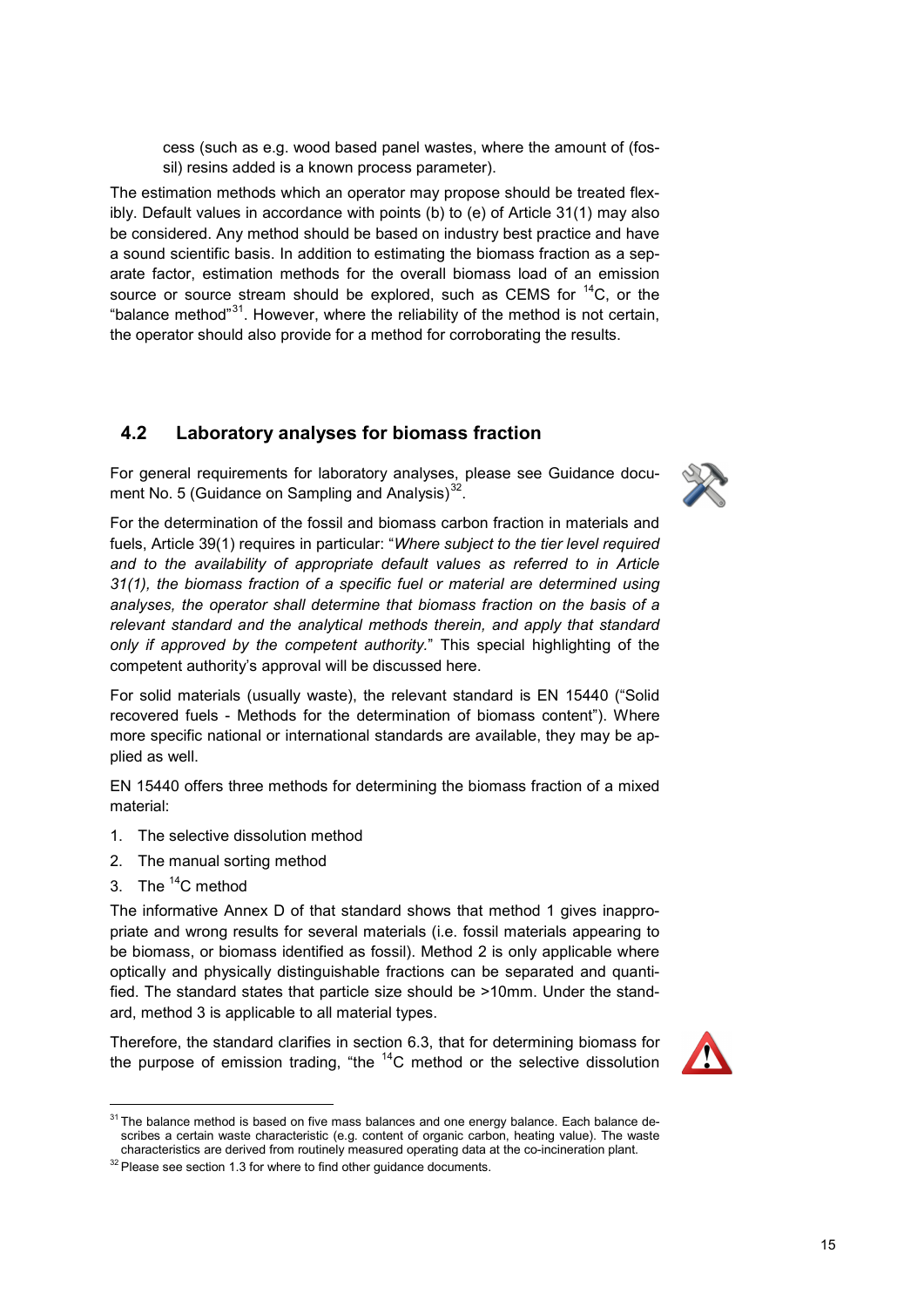may be used." The dissolution method must not be applied, if materials listed in [Table 1](#page-15-0) are contained at levels above 5% (for rubber residues the threshold is 10%).

EN 15440 acknowledges that the manual sorting and selective dissolution methods will usually be less expensive and simpler to apply than the  ${}^{14}C$  method. Therefore the standard proposes that for routine checks for RES Directive purposes the two simpler methods may be applied (if materials listed in [Table 1](#page-15-0) are present below the mentioned thresholds only), with the  $^{14}$ C method as reference method. The standard also points out that the sample preparation for the  $14$ <sup>c</sup> method should be simple enough for application in a reasonably equipped laboratory with normal skilled laboratory staff.

<span id="page-15-0"></span>*Table 1: Materials for which the selective dissolution method is considered inappropriate according to EN 15440:2011.* 

| Solid fuels like hard coal, coke, brown coal, lignite and peat          |
|-------------------------------------------------------------------------|
| Charcoal                                                                |
| Biodegradable plastics of fossil origin                                 |
| Non-biodegradable plastics of biogenic origin                           |
| Oil or fat present as a constituent of biomass                          |
| Natural and/or synthetic rubber residues                                |
| Wool                                                                    |
| Viscose                                                                 |
| Nylon, polyurethane or other polymers containing molecular amino groups |
| Silicon rubber                                                          |

Taking into account both the standard's requirements and Article 39(1) of the MRR, the following approach is proposed:

- $\bullet$  Operators should strive for using the  $^{14}$ C method, at least for validation of the other methods used. The best cost/benefit balance may be found if the operator ensures correct sampling and sample preparation, which allows sending the sample to an accredited laboratory for the purpose of the  ${}^{14}C$  analyses.
- If the operator can show to the satisfaction of the competent authority that  $^{14}C$ analyses lead to unreasonable costs or are technically not feasible, the operator may use one of the two other methods of EN 15440, and provides evidence to the competent authority that
	- **•** based on several representative samples the selected method has been validated using the  $14$ C method, and
	- materials listed in [Table 1](#page-15-0) are found at levels below 5% (10% for rubber residues)..
- If such validation is not possible, but the  $14$ C method would lead to unreasonable costs, the operator may use one of the lower tier approaches as discussed in section [4.1.](#page-13-1)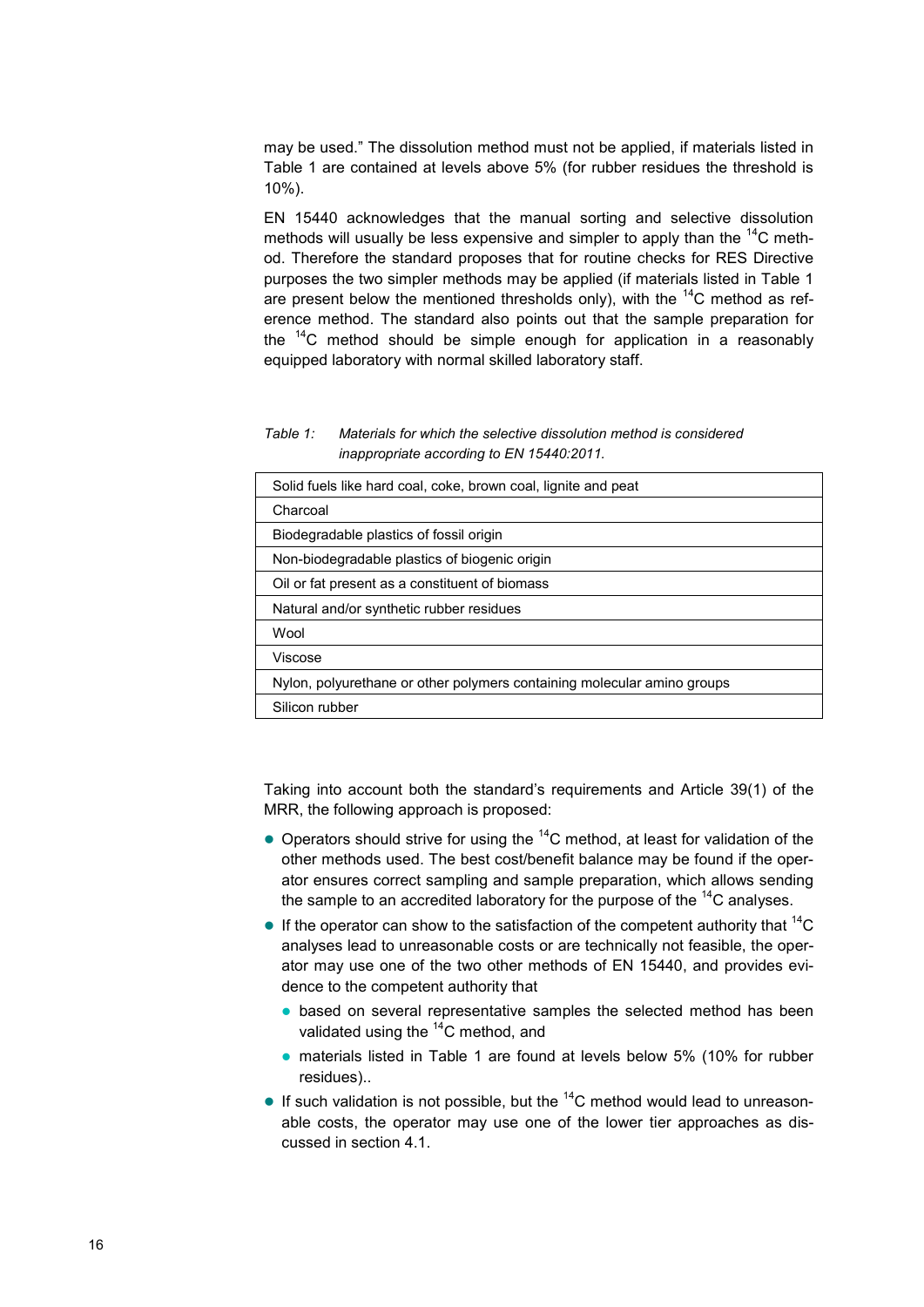Note that due to the usual heterogeneous character of solid wastes, special care must be taken for sampling and sample preparation. Several standards of the EN 15000 series are referenced for this purpose in EN 15440, and therefore must be applied as appropriate.

For liquid fuels and materials, currently no European standard is available. However, it seems that the  $^{14}$ C method as given in EN 15440 should be applicable without great difficulties. Furthermore ASTM D-6866-16 ("Standard test methods for determining the biobased content of solid, liquid, and gaseous samples using radiocarbon analysis") may be useful.

Furthermore it should be noted that sampling of  $CO<sub>2</sub>$  from the flue gas for the purpose of a  $^{14}$ C analysis seems a useful approach. In this case the biomass fraction determined would represent an average for the whole fuel mix. This approach would be in particular beneficial where highly heterogeneous materials such as municipal waste are combusted. Member States are encouraged to gain experience with the ISO/DIS 13833 standard currently under development.

## <span id="page-16-0"></span>**4.3 Estimation methods**

<span id="page-16-1"></span> $FAQ<sup>33</sup>$  $FAQ<sup>33</sup>$  $FAQ<sup>33</sup>$  No. 2.4 gives some example of estimation methods allowable pursuant to Article 39 MRR. Further methods may be approved by competent authorities, if they are based on scientifically proven methods. Preference should be given to methods at least partly referring to EN, ISO or national standards as well as to peer-reviewed publications.





<span id="page-16-2"></span><sup>-</sup><sup>33</sup> **[https://ec.europa.eu/clima/sites/clima/files/ets/monitoring/docs/faq\\_mmr\\_en.pdf](https://ec.europa.eu/clima/sites/clima/files/ets/monitoring/docs/faq_mmr_en.pdf)**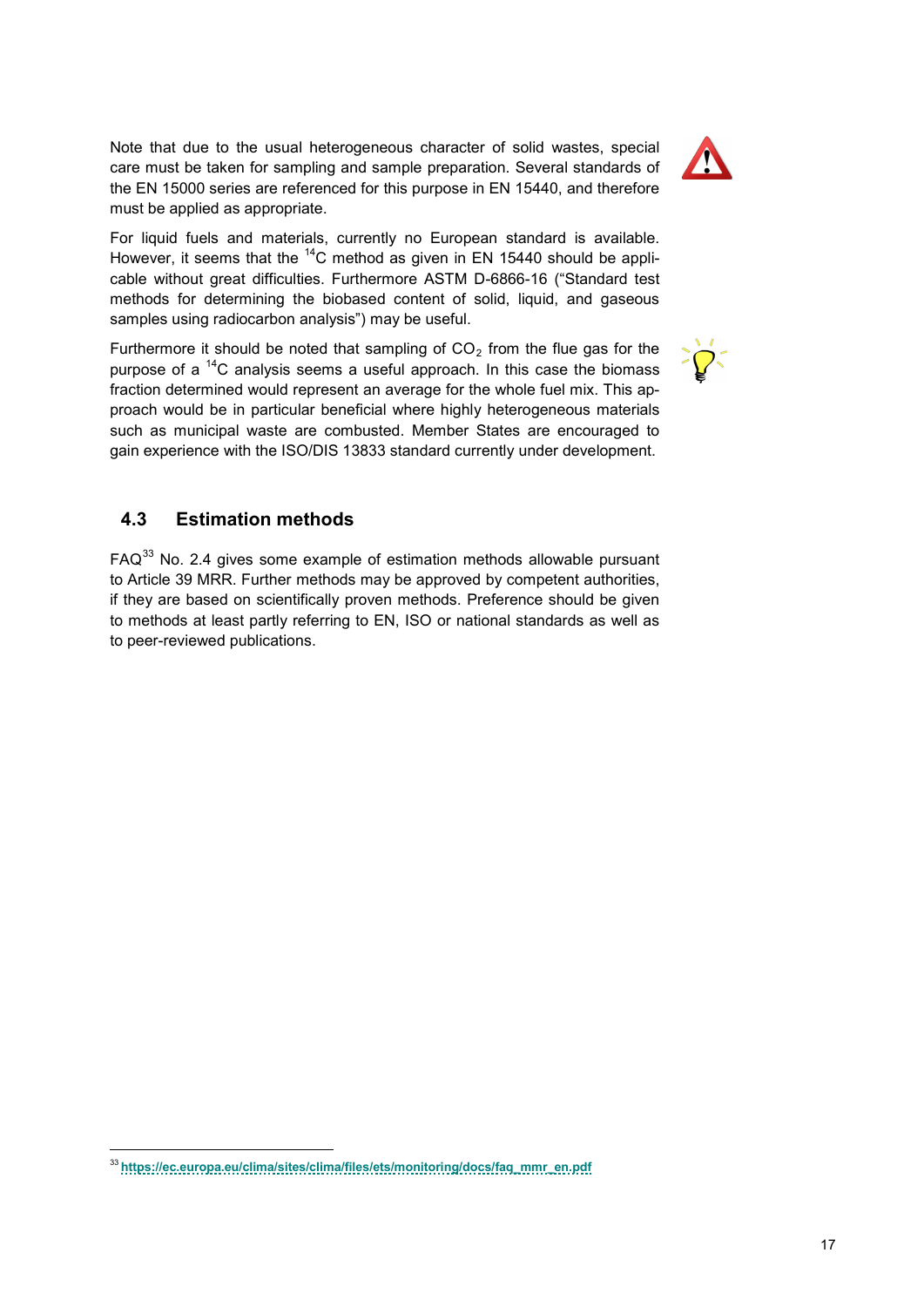## <span id="page-17-0"></span>**5 OTHER SPECIFIC MRR RULES ON BIOMASS**



This chapter is applicable only for stationary installations.

## <span id="page-17-1"></span>**5.1 Simplifications by Article 38**

In principle all source streams in an installation have to be monitored using the same system of tiers which are defined for the calculation based methodology. However, where biomass $34$  is contained in a source stream, the emissions stemming from this biomass are reported as zero, no matter how big the total emissions are. Adherence to reporting activity data and calculation factors to high accuracy in such cases could be counter to cost effectiveness.

Simplified!

j

The MRR therefore allows in Article 38 several simplifications:

- Where the whole source stream consists exclusively of biomass (i.e. 100% biomass and an absence of fossil contamination can be ensured, if applicable taking into account sustainability criteria), the operator may
	- take the biomass fraction to be 100% without carrying out further analyses (or estimation methods); and
	- determine the activity data without using tiers. This means that again an estimation method is allowed, similar to de-minimis source streams<sup>[35](#page-17-3)</sup>. Although it is not explicitly mentioned in the MRR, the NCV and oxidation factor may also be determined using lower tiers or no-tier approaches.

However, it is clear that the operator has to provide some evidence about the biomass nature of the source stream to the competent authority when submitting the monitoring plan.

 Where the fossil fraction of the emissions allows the source stream to qualify as a de-minimis source stream<sup>36</sup>, or where 97% or more of the carbon<sup>[37](#page-17-5)</sup> stems from biomass (taking into account sustainability criteria, where applicable), the same approach regarding use of no-tier methodologies including estimations may be applied. However, evidence must be provided regarding the fossil fraction in this case (see section [4](#page-13-0) of this document).

The energy balance method is explicitly mentioned in the MRR as a possible no-tier estimation method, but other methods may be proposed by operators as well.

<span id="page-17-2"></span><sup>&</sup>lt;sup>34</sup> Where sustainability criteria have to be applied, "biomass" here means biomass for which compliance with these criteria has been demonstrated.

 $35$  As the emissions of such a source stream are zero, the biomass source stream qualifies automatically as de-minimis source stream.

<span id="page-17-4"></span><span id="page-17-3"></span> $36$  The operator may select as de-minimis source streams: source streams which jointly correspond to less than 1 000 tonnes of fossil CO<sub>2</sub> per year or to less than 2% of the "total of all monitored items", up to a total maximum contribution of 20 000 tonnes of fossil  $CO<sub>2</sub>$  per year, whichever is the highest in terms of absolute value. The "total of all monitored items" means the sum of source stream emissions including where outputs of mass balances are taken into account, absolute values, plus any emissions determined by CEMS. For more details see GD 1 (General guidance for installations).

<span id="page-17-5"></span> $37$  This corresponds to the definition of "pure biomass" in the MRG 2007, where up to 3% impurities are regarded as acceptable within the understanding of "pure".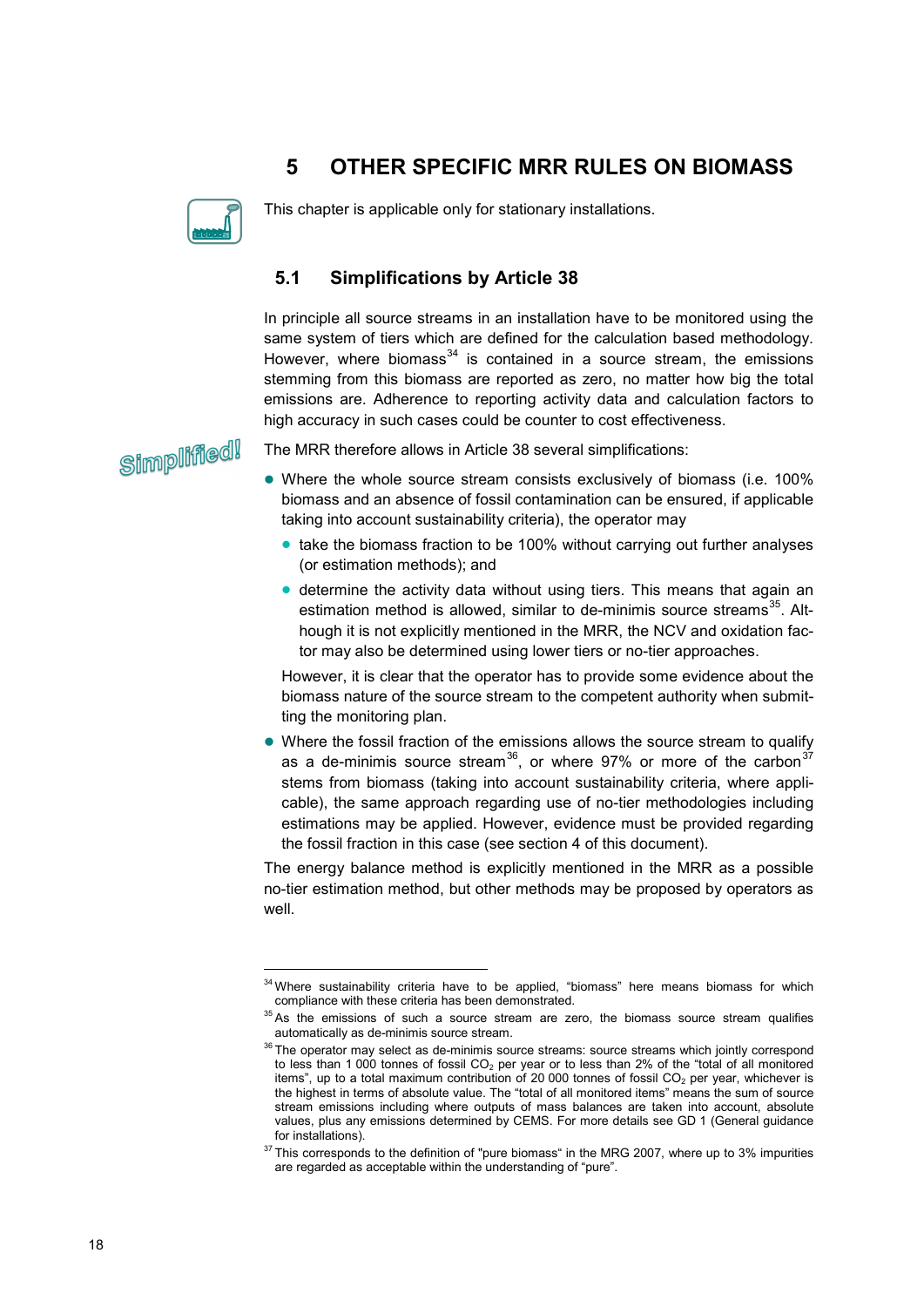#### <span id="page-18-0"></span>**5.2 Biogas in natural gas grids**

In some Member States biogas is fed into the grid of natural gas suppliers. Where EU ETS operators want to claim a certain amount of that biogas<sup>[38](#page-18-2)</sup> as part of their purchased natural gas, there are two options:

- The operator uses an approach for determining the biomass fraction of the gas physically consumed (see section [4\)](#page-13-0). This would require either analyses (e.g. [continuous] sampling for  ${}^{14}$ C analyses from the gas grid or flue gas) or a recognised estimation method).
- Where an appropriate accounting system for biomass fractions is in place, it may be used under certain conditions. In particular a guarantee of origin system (in accordance with Articles 2(j) and 15 of the RES Directive) might be considered appropriate. One important condition is given by the MRR: In order to avoid double counting, laboratory analyses for the determination of the biomass fraction are not allowed for all installations connected to that grid where a guarantee of origin system is in place.

If Member States want to make use of biogas in a natural gas grid and want to make the benefits thereof easily accessible to operators of EU ETS installations, they need to establish an appropriate accounting and verification system (e.g. using a biogas registry) which allows the accurate, transparent and verifiable identification of biogas amounts fed into the grid and consumed by installations, effectively avoiding double counting of biomass. The system also needs to make provisions for avoiding data gaps or double counting if the grid is connected to other grids, including in other Member States.

<span id="page-18-1"></span>Operators using natural gas from such grids should be aware of the Member State's approach for biogas accounting. In case of doubt they should contact their competent authorities for further guidance.

<span id="page-18-2"></span><sup>&</sup>lt;sup>38</sup> At the time of writing this guidance, no sustainability criteria apply for biogas, except where it is used for transport purposes, which would make that biogas fall under the definition of "biofuel".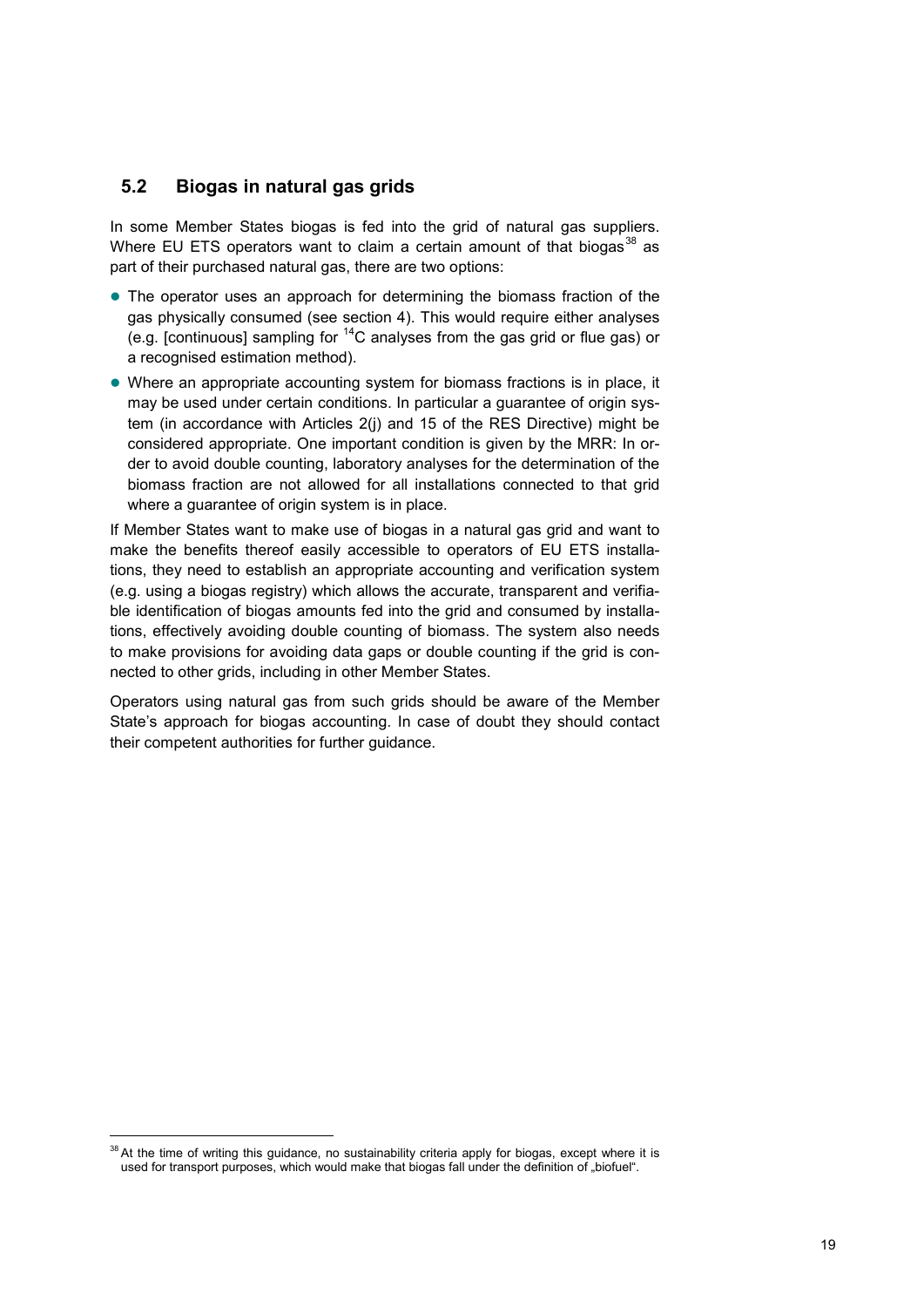# <span id="page-19-0"></span>**6 AVIATION SPECIFIC ASPECTS**



This chapter has now been transferred to Guidance document No. 2 ("General guidance for Aircraft Operators<sup>"39</sup>). It applied only to aircraft operators' activities covered by the EU ETS.

In the context of aviation and the EU ETS, two issues are of relevance:

- 1. How to apply sustainability criteria? ( $\rightarrow$  section [6.1\)](#page-19-1)
- 2. How to account for biofuel purchases in a pragmatic way? ( $\rightarrow$  section [6.2\)](#page-19-2)

#### <span id="page-19-1"></span>**6.1 Sustainability criteria**

Regarding the sustainability criteria, in principle everything discussed in section [3.3](#page-10-0) is applicable. Because of the international character of the aviation sector, aircraft operators should in particular strive for receiving evidence based on voluntary schemes approved by the Commission. Section [3.3](#page-10-0) is now contained in GD 2 as an annex.

#### <span id="page-19-2"></span>**6.2 Biofuel determination based on purchase records**

Article 53 of the MRR allows that aircraft operators take calculation factors from purchase records, based on a method uniformly applicable in all Member States and guidelines provided by the Commission. Those guidelines (updated during 2016) are now found in section 5.5 of GD 2.

<span id="page-19-3"></span> $39$  For where to find this document on the Commission's website please see section [1.3.](#page-4-0)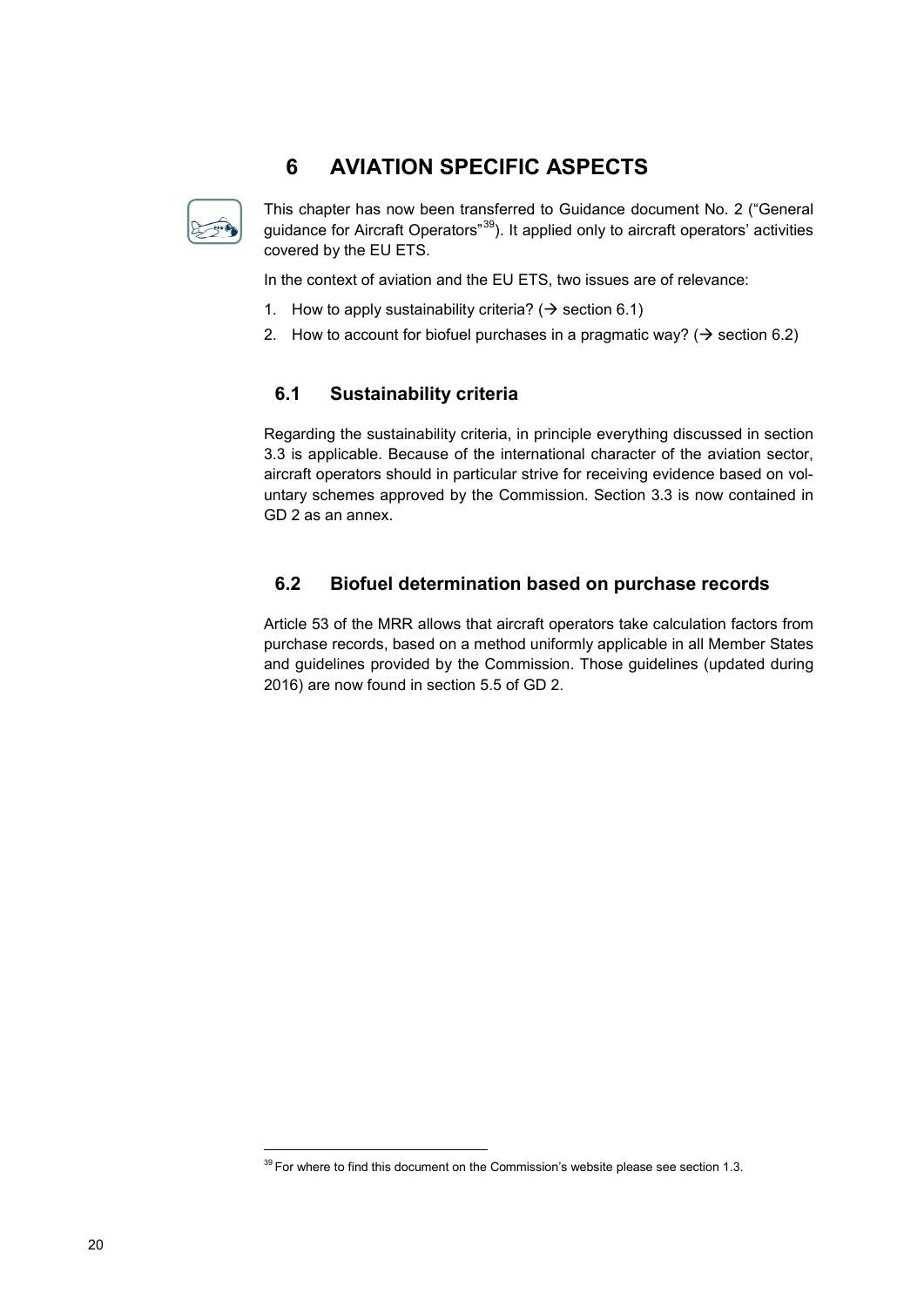# <span id="page-20-0"></span>**7 ANNEX**

## <span id="page-20-1"></span>**7.1 List of biomass materials**

This informative Annex has been added as guidance for interpretation of the MRR's definition of biomass. The lists below are non-exhaustive. Thus, if a material or fuel is not found on the list, the individual case must be assessed based on the definitions of the MRR (see section [3.1\)](#page-7-1).

#### <span id="page-20-2"></span>**7.1.1 Clarification for some non-biomass materials**

Peat, xylite<sup>[40](#page-20-4)</sup> and fossil fractions or contaminations of the materials below are not biomass (see Article 38(3)).

#### <span id="page-20-3"></span>**7.1.2 Biomass materials**

*Note: The following list is based on the MRG 2007 and has been updated only in a few cases.* 

**Note: For all materials listed below it must be taken into account if sustainability criteria of the RES Directive are applicable.** At the current stage these criteria apply for biofuels and bioliquids as defined in the RES-D and the MRR (see section [3.1\)](#page-7-1).

If sustainability criteria apply, the material only qualifies as biomass within the meaning of the MRR (i.e. with an emission factor of zero) if evidence for meeting the sustainability criteria is provided.

Note: If the materials listed are contaminated with fossil materials (such as in case of waste wood containing varnishes, colours, resins, etc), these materials have to be treated as mixed materials.

#### **Group 1: Plants and parts of plants:**

• straw:

-

- hay and grass;
- leaves, wood, roots, stumps, bark;
- crops, e.g. maize and triticale.

#### **Group 2: Biomass wastes, products and residues:**

- industrial waste wood (waste wood from woodworking and wood processing operations and waste wood from operations in the wood materials industry);
- used wood (used products made from wood, wood materials) and products and by-products from wood processing operations;



<span id="page-20-4"></span><sup>&</sup>lt;sup>40</sup> This is a by-product of lignite coal production.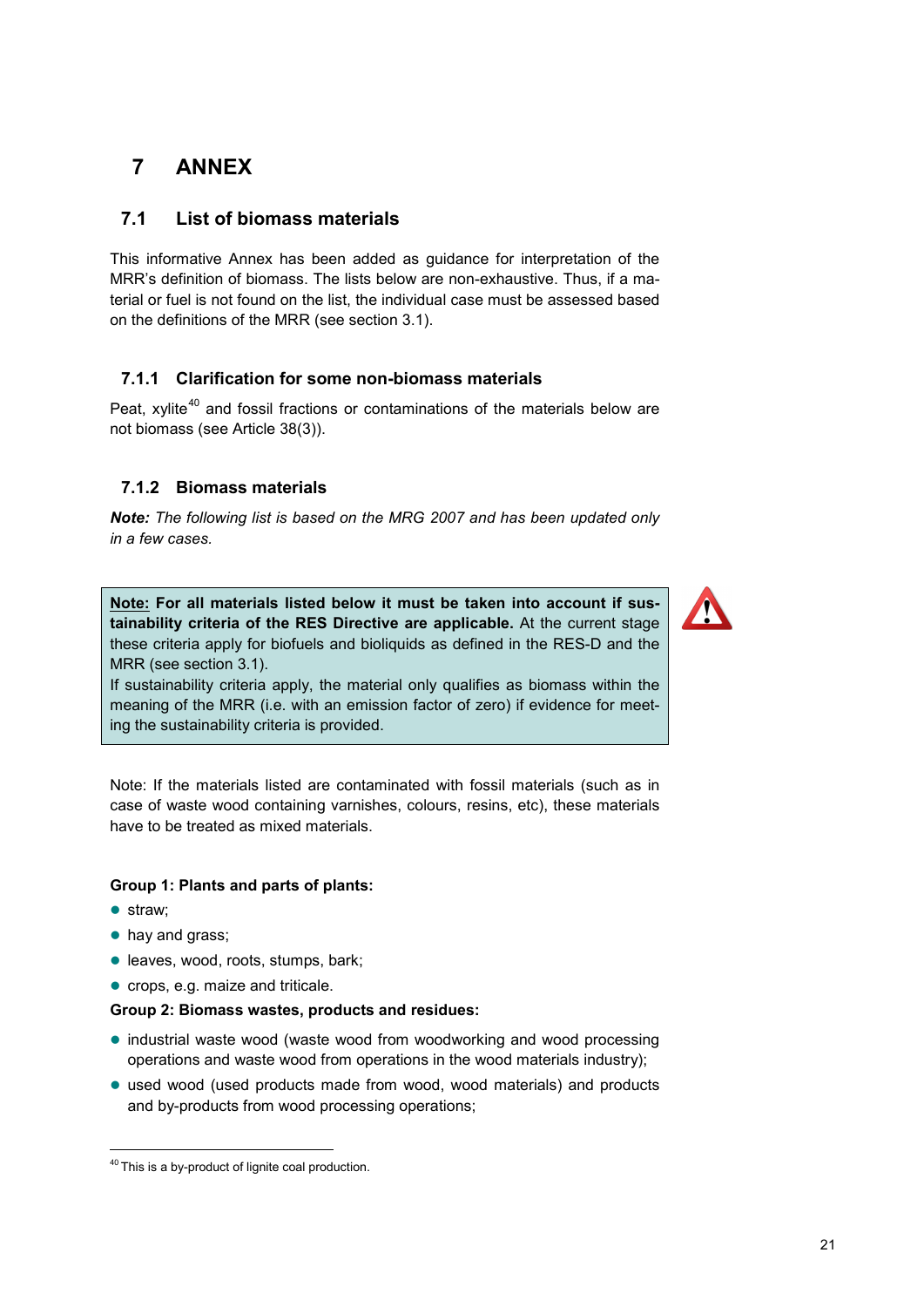- wood-based waste from the pulp and paper industries, e.g. black liquor (with only biomass carbon);
- crude tall oil, tall oil and pitch oil from the production of pulp;
- **•** forestry residues;
- **.** lignin from the processing of plants containing ligno-celluose;
- animal, fish and food meal, fat, oil and tallow;
- **•** primary residues from the food and beverage production;
- plant oils and fats;
- manure;
- agricultural plant residues;
- sewage sludge;
- biogas produced by digestion, fermentation or gasification of biomass;
- harbour sludge and other waterbody sludges and sediments;
- landfill gas;
- charcoal:
- natural rubber or latex.

#### **Group 3: Biomass fractions of mixed materials:**

- the biomass fraction of flotsam from waterbody management;
- the biomass fraction of mixed residues from food and beverage production;
- the biomass fraction of composites containing wood;
- $\bullet$  the biomass fraction of textile wastes;
- the biomass fraction of paper, cardboard, pasteboard;
- the biomass fraction of municipal and industrial waste;
- $\bullet$  the biomass fraction of black liquor containing fossil carbon;
- the biomass fraction of processed municipal and industrial wastes;
- the biomass fraction of ethyl-tertiary-butyl-ether (ETBE);
- the biomass fraction of butanol;
- the biomass fraction of waste tyres resulting from natural rubber and fibres.

**Group 4: Fuels whose components and intermediate products have all been produced from biomass[41:](#page-21-0)**

- **·** bioethanol;
- **·** biodiesel;
- etherised bioethanol:
- **·** biomethanol;
- biodimethylether:
- bio-oil (a pyrolysis oil fuel) and bio-gas;
- hydro-treated vegetable oil (HVO).

<span id="page-21-0"></span> $41$  Where a fraction of the carbon contained in these substances stems from fossil sources, such as e.g. when biodiesel is produced using methanol produced from fossil sources, these substances must be treated as mixed materials.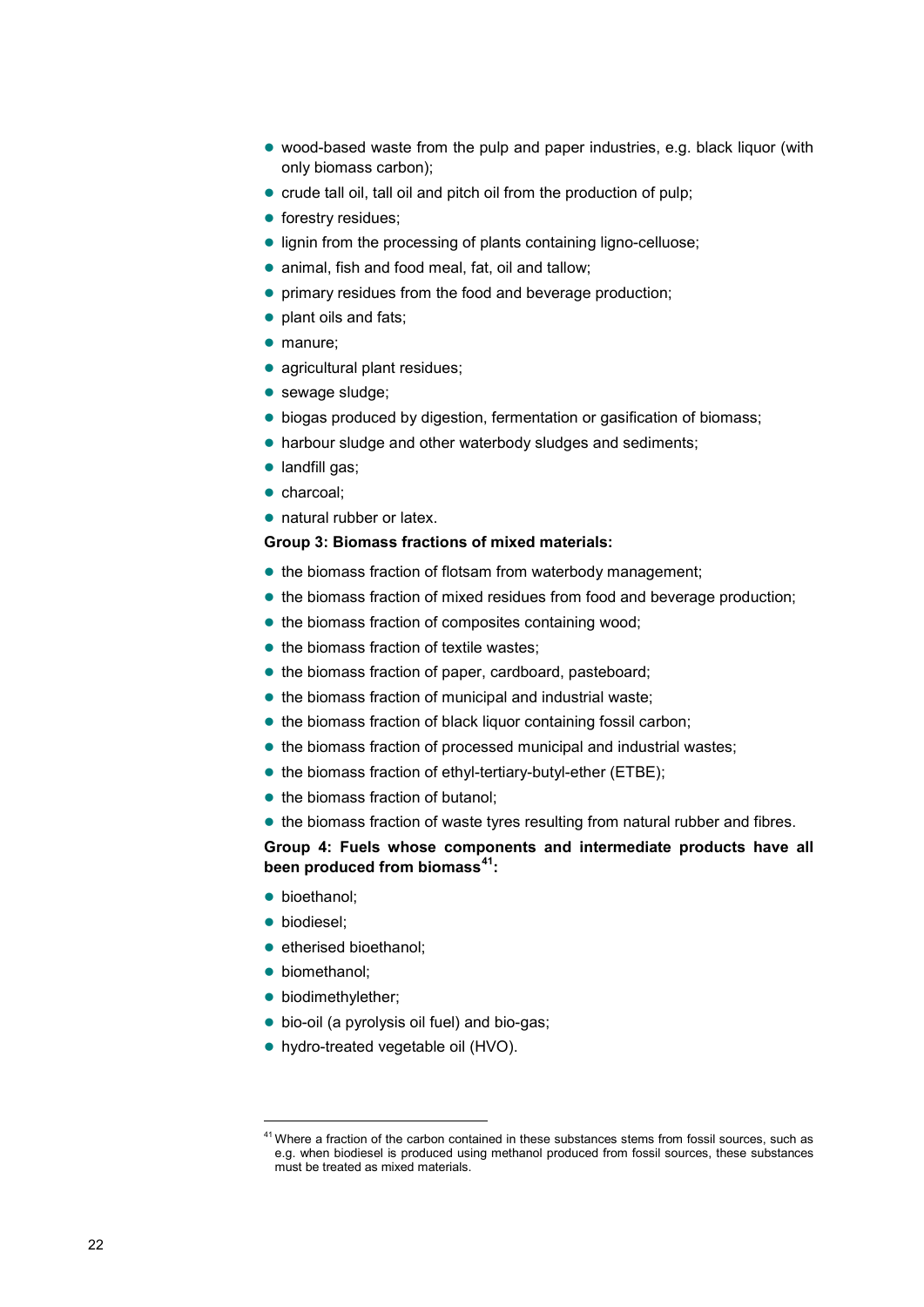### <span id="page-22-0"></span>**7.2 List of default values for calculation factors for some biomass materials**

#### <span id="page-22-1"></span>**7.2.1 Preliminary emission factors**

<span id="page-22-2"></span>Article 38(2) of the MRR makes reference to the use of the preliminary emission factor<sup>[42](#page-22-4)</sup> for mixed materials and fuels. However, the MRR does not contain default values for the preliminary emission factors. Therefore operators may find it difficult to report these values<sup>[43](#page-22-5)</sup>. Furthermore such default values might be needed for biomass materials where evidence for meeting sustainability criteria (if applicable) cannot be provided. The following values taken from the IPCC 2006 quidelines (lowest tier approach) may be useful for this purpose<sup>[44](#page-22-6)</sup>. However, the IPCC guidelines also give ranges for those values which may be broad in particular for biomass. Competent authorities should therefore request operators to validate the appropriateness of default values by laboratory analyses, taking into account the total amount of emissions from this source stream such that unreasonable costs are avoided. For higher tiers there may be better values available from the relevant competent authority.

Note that for the application of the preliminary emission factor a FAQ is provided<sup>45</sup>. The Commission's template for the Annual Emission Report further clarifies the issue.

| <b>Biomass material</b>      | <b>Preliminary EF</b><br>[t $CO2$ / TJ] | <b>NCV [GJ/t]</b> |
|------------------------------|-----------------------------------------|-------------------|
| Wood / Wood waste            | 112                                     | 15.6              |
| Sulphite Iyes (black liquor) | 95.3                                    | 11.8              |
| Other primary solid biomass  | 100                                     | 11.6              |
| Charcoal                     | 112                                     | 29.5              |
| Biogasoline                  | 70.8                                    | 27.0              |
| Biodiesels <sup>46</sup>     | 70.8                                    | 37.0              |
| Other liquid biofuels        | 79.6                                    | 27.4              |
| Landfill gas                 | 54.6                                    | 50.4              |
| Sludge gas                   | 54.6                                    | 50.4              |

<span id="page-22-4"></span><span id="page-22-3"></span> $42$  According to Article 3(35) of the MRR, the preliminary emission factor is "the assumed total emission factor of a mixed fuel or material based on the total carbon content composed of biomass fraction and fossil fraction before multiplying it with the fossil fraction to result in the emission factor". This is to be distinguished from the [final] emission factor, which by definition is zero for biomass. For further details see section 4.3.1 of Guidance Document No. 1, and the Commission's FAQs.

<span id="page-22-5"></span> $43$  According to point 8(b) of Annex X of the MRR, operators are required to report CO<sub>2</sub> emissions from biomass as memo item where a measurement based methodology is used to determine emissions. This is achieved in a simple way if the preliminary emission factor is reported together with the biomass fraction (the latter being a reporting requirement given by point 6(f) of the same Annex).

Note: This approach of reporting is inter alia necessary for supporting the accurate determination of biomass emissions in the national GHG inventory.

<span id="page-22-6"></span><sup>44</sup> The full guidelines, including inter alia definitions for these fuels, can be found at **<http://www.ipcc-nggip.iges.or.jp/public/2006gl/index.html>**

<sup>45</sup> See FAQ 2.1.

<span id="page-22-8"></span><span id="page-22-7"></span><sup>46</sup> The NCV value is taken from Annex III of the RES Directive.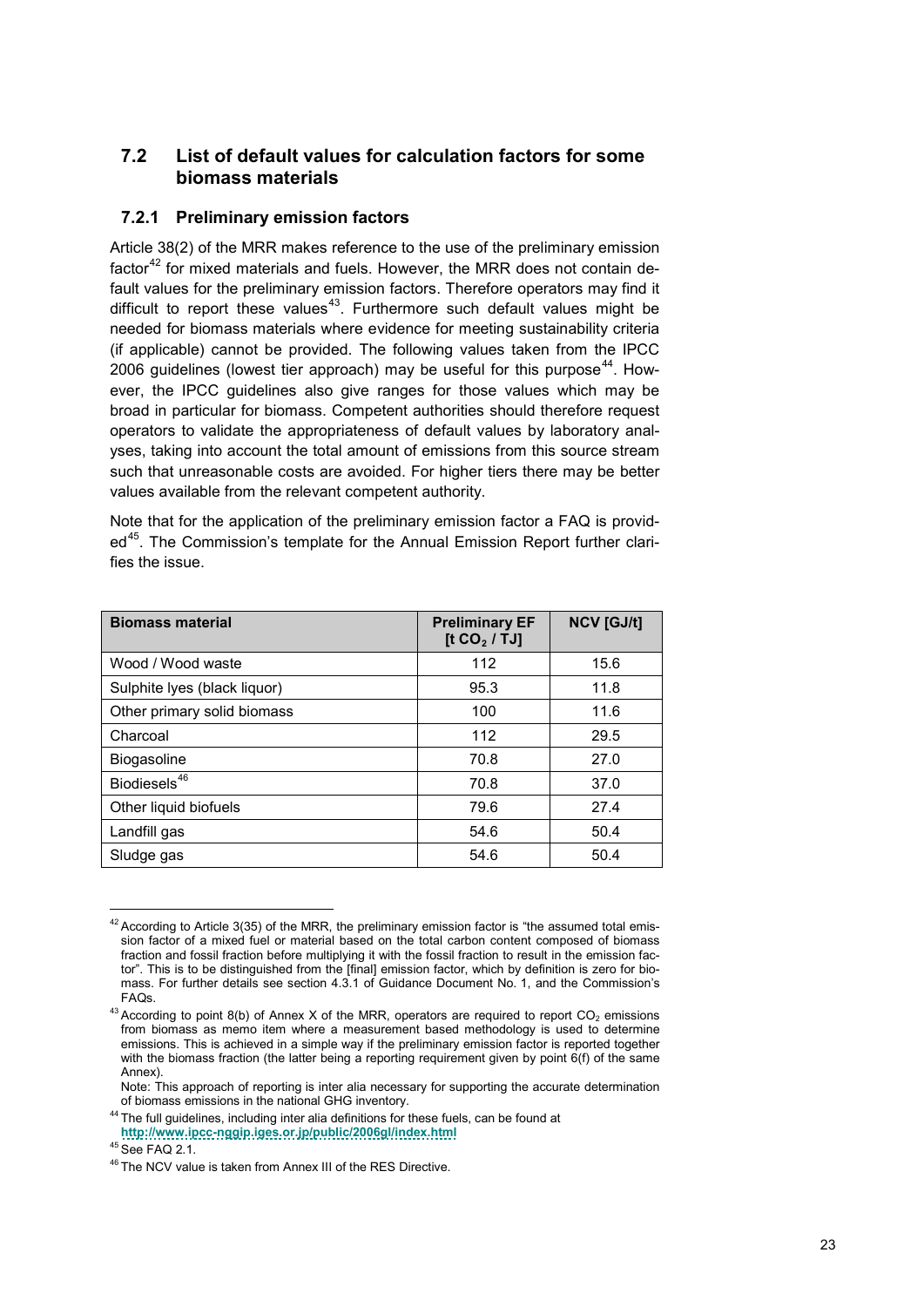| Other biogas                                     | 54.6 | 50.4 |
|--------------------------------------------------|------|------|
| Municipal waste (biomass fraction) <sup>47</sup> | 100  | 11.6 |

#### <span id="page-23-0"></span>**7.2.2 Mixed materials**

An information exchange between Member States and the Commission has not yet resulted in a further need to provide default values for specific mixed materials. As an exception, default values for waste tyres are discussed in  $\mathsf{FAQ}^{48}$  $\mathsf{FAQ}^{48}$  $\mathsf{FAQ}^{48}$ No. 2.3.

## <span id="page-23-1"></span>**7.3 Acronyms**

| EU ETSEU Emission Trading Scheme                                                                                                                                                |
|---------------------------------------------------------------------------------------------------------------------------------------------------------------------------------|
| RES Renewable Energy Sources                                                                                                                                                    |
| RES-DRES Directive (2009/28/EC)                                                                                                                                                 |
| MRVMonitoring, Reporting and Verification                                                                                                                                       |
| MRG 2007 Monitoring and Reporting Guidelines                                                                                                                                    |
| MRRMonitoring and Reporting Regulation (M&R Regulation)                                                                                                                         |
| AVR Accreditation and Verification Regulation (A&V Regulation)                                                                                                                  |
| MP Monitoring Plan                                                                                                                                                              |
| Permit GHG emissions permit                                                                                                                                                     |
| CIMs Community-wide fully harmonised Implementing Measures (i.e. al-<br>location rules based on Article 10a of the EU ETS Directive)                                            |
| CA Competent Authority                                                                                                                                                          |
| ETSG  ETS Support Group (a group of ETS experts under the umbrella of<br>the IMPEL network, who have developed important guidance notes<br>for the application of the MRG 2007) |
| AER Annual Emissions Report                                                                                                                                                     |
| <b>CEMS Continuous Emission Measurement System</b>                                                                                                                              |
| MPEMaximum Permissible Error (term usually used in national legal<br>metrological control)                                                                                      |

<span id="page-23-2"></span>The IPCC guidelines also give values for the fossil fraction of municipal waste:

EF = 91.7 t CO2/TJ; NCV = 10 GJ/t

<span id="page-23-4"></span><span id="page-23-3"></span><sup>48</sup> **[https://ec.europa.eu/clima/sites/clima/files/ets/monitoring/docs/faq\\_mmr\\_en.pdf](https://ec.europa.eu/clima/sites/clima/files/ets/monitoring/docs/faq_mmr_en.pdf)**